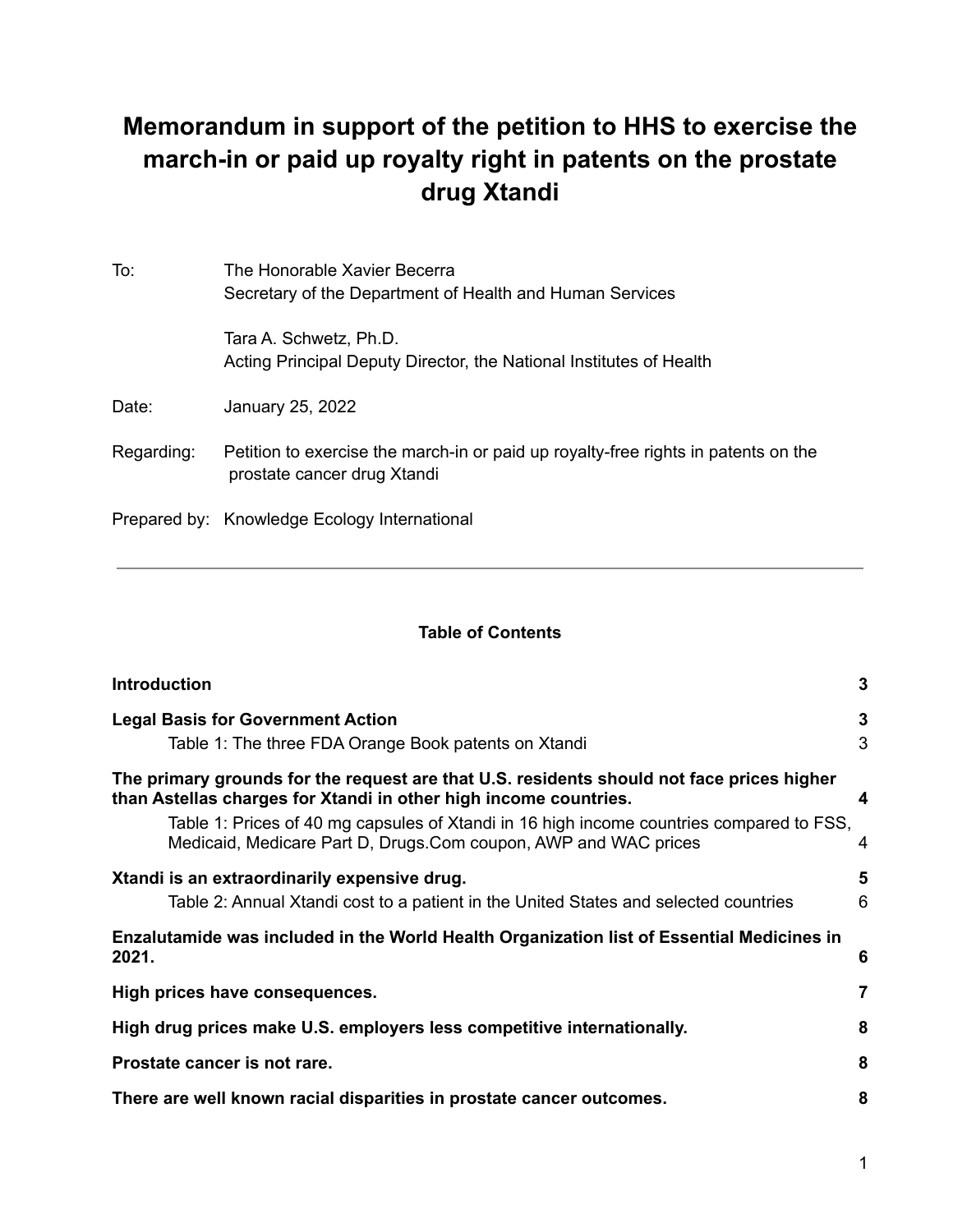| Astellas' global sales revenue for Xtandi does not justify charging U.S. residents more than<br>other high income countries.                                                                               | 9        |
|------------------------------------------------------------------------------------------------------------------------------------------------------------------------------------------------------------|----------|
| Table 3: Xtandi sales in Japanese Yen and U.S. dollars, for Astellas fiscal years (ending the<br>31st of March)                                                                                            | 9        |
| The United States has made up a disproportionate share of global sales.                                                                                                                                    | 9        |
| Table 4: Xtandi sales in the United States compared to world sales                                                                                                                                         | 10       |
| The United States government is the largest customer of Xtandi.<br>Federal spending on Xtandi through Medicare                                                                                             | 10<br>10 |
| Table 5a: Xtandi spending and prices for Medicare Part D, 2012 to 2019                                                                                                                                     | 10       |
| Table 5b: Medicare spending on Xtandi as a share of global revenue                                                                                                                                         | 11       |
| Federal spending on Xtandi through Medicaid and other federal programs                                                                                                                                     | 11       |
| The 2017 Senate Armed Services Committee NDAA directive                                                                                                                                                    | 11       |
| The September 13, 2020 Executive Order on drug pricing                                                                                                                                                     | 12       |
| The January 4, 2021 proposal by NIST to eliminate prices as a sole ground for a march-in<br>petition                                                                                                       | 13       |
| The July 9, 2021 Presidential Executive Order on competition                                                                                                                                               | 13       |
| The September 9, 2021 HHS Report on addressing high drug prices                                                                                                                                            | 13       |
| President Biden's December 6, 2021 remarks on drug pricing                                                                                                                                                 | 15       |
| Two drug companies have received FDA approval to sell generic versions of enzalutamide,<br>once patent barriers are resolved.                                                                              | 17       |
| The government can use its rights in the Xtandi patents to negotiate more affordable prices,<br>right now, without waiting for action from the Congress.                                                   | 17       |
| There is a massive lobby against the use of march-in rights by entities and persons who are<br>defending their right to charge whatever the market will bear on federally-funded biomedical<br>inventions. | 18       |
| The choice before HHS                                                                                                                                                                                      | 19       |
| ANNEX 1 - The population over 65 is growing faster than the general population.<br>Figure 1: Share of U.S. population that is 65 years and older from 1950 to 2050                                         | 20<br>21 |
| ANNEX 2 - In 2019, 72 percent of the persons 65 and older reporting income earned less than<br>\$50,000 per year.                                                                                          | 21       |
| Figure 2: Distribution of Income of Persons Age 65 and Older Reporting Income in 2019                                                                                                                      | 22       |
| ANNEX 3 - Pfizer played no role in the invention or development of Xtandi.                                                                                                                                 | 22       |
| ANNEX 4 - The federal government's paid up license (royalty-free) for use by or for the<br>federal government license provides additional leverage.                                                        | 23       |

#### 2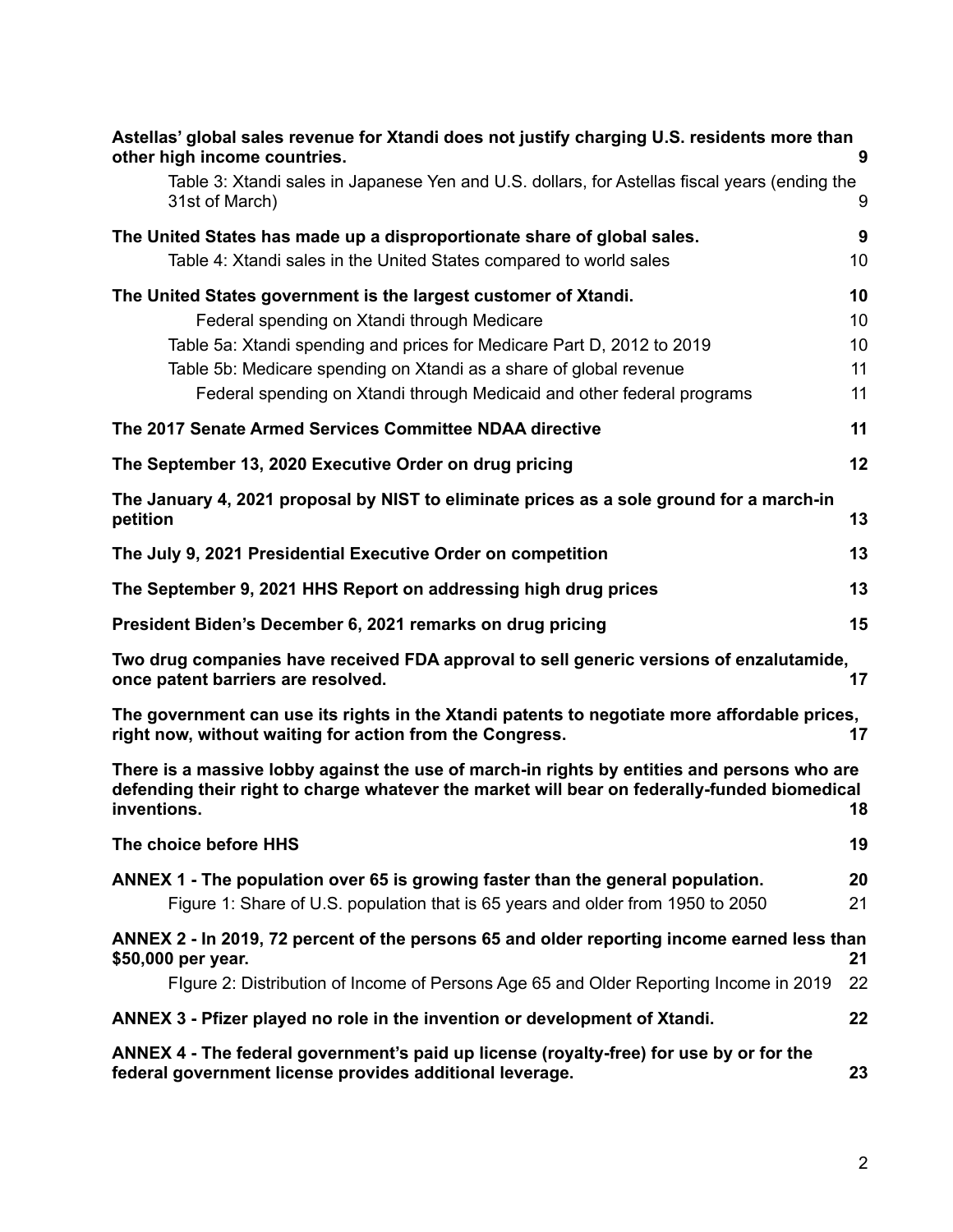**ANNEX 5 - Earlier precedents rejecting [unreasonable](#page-22-1) pricing as a grounds for using the [government](#page-22-1) march-in authority. [23](#page-22-1) ANNEX 6 - Pricing clauses in U.S. [government](#page-23-0) contracts for COVID-19 products [24](#page-23-0)**

Table A1: U.S. [government](#page-24-0) COVID-19 contracts containing reference price constraints on [resultant](#page-24-0) products [25](#page-24-0)

## <span id="page-2-0"></span>**1. Introduction**

The following is submitted to the Department of Health and Human Services (HHS) and the National Institutes of Health (NIH), regarding the petition to HHS to exercise the march-in or paid up royalty right in patents on the prostate drug Xtandi.

## <span id="page-2-1"></span>**2. Legal Basis for Government Action**

The U.S. government holds rights in all three Xtandi FDA Orange Book patents. For each of these patents, the U.S. government has two important rights.

- 1. The U.S. government holds a worldwide "paid-up license to practice or have practiced for or on behalf of the United States" the patented inventions. The statutory basis for this right is 35 U.S.C. § 202(c)(4).
- 2. The U.S. government has the right to "march-in" and grant one or more licenses "in any field of use to a responsible applicant or applicants, upon terms that are reasonable under the circumstances," when a federal agency determines that any of four grounds are met. [35 U.S.C. § 203] The specific ground relied upon for this request is that the action is necessary because the contractor or assignee has not taken effective steps to bring the inventions to "practical application." The Bayh-Dole Act defines practical application to include an obligation to make the benefits of the inventions "available to the public on reasonable terms." [35 U.S.C. § 201(f)] In this case, the petitioners assert that charging U.S. residents far more for Xtandi than the residents of other high income countries is contrary to the obligation to make the benefits of the inventions "available to the public on reasonable terms."

### <span id="page-2-2"></span>**Table 1: The three FDA Orange Book patents on Xtandi**

| ∣ Patent                                                                                                                  | <b>Patent Disclosure</b>                                                                                                                                                                |
|---------------------------------------------------------------------------------------------------------------------------|-----------------------------------------------------------------------------------------------------------------------------------------------------------------------------------------|
| Patent no: 7709517.<br>Diarylhydantoin compounds. Drug<br>substance and Drug product<br>patents. Patent expiration August | This invention was made with United States Government support<br>under National Institutes of Health SPORE grant number 5 P50<br>CA092131 and Department of Defense (Army) grant number |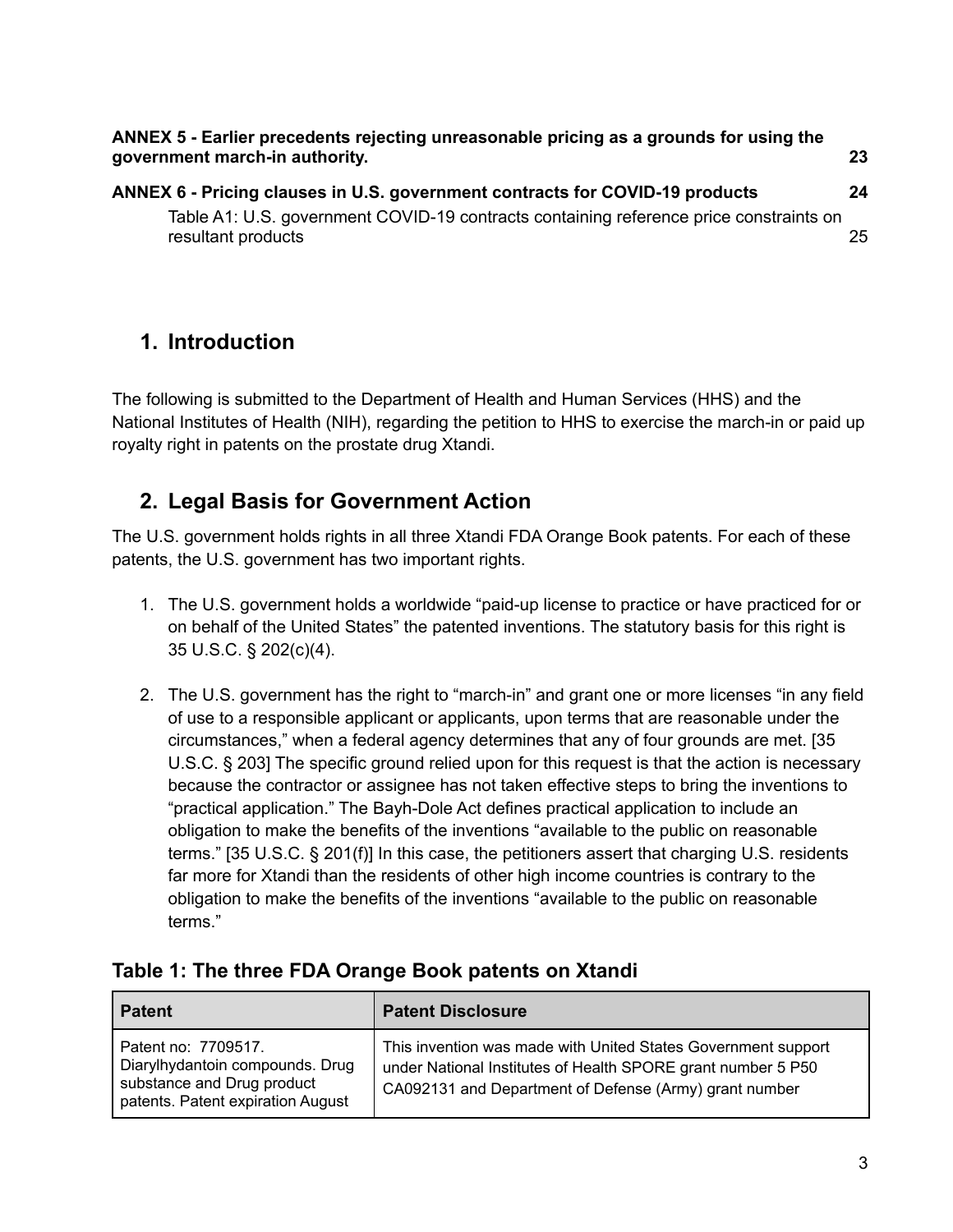| 13, 2027.                                                                                                                                 | W81XWH-04-1-0129. The Government has certain rights in the<br>invention.                                                                                                                                                                                                                     |
|-------------------------------------------------------------------------------------------------------------------------------------------|----------------------------------------------------------------------------------------------------------------------------------------------------------------------------------------------------------------------------------------------------------------------------------------------|
| Patent no: 8183274. Treatment of<br>hyperproliferative disorders with<br>diarylhydantoin compounds.<br>Patent expiration August 24, 2026. | This invention was made with United States Government support<br>under National Institutes of Health SPORE grant number 5 P50<br>CA092131and Department of Defense (Army) grant number<br>W81XWH-04-1-0129. The Government has certain rights in the<br>invention.                           |
| Patent no: 9126941. Treatment of<br>hyperproliferative disorders with<br>diarylhydantoin compounds. Patent<br>expiration May 15, 2026.    | This invention was made with Government support under Grant No.<br>W81XWH-04-1-0129 awarded by the United States Army, Medical<br>Research and Materiel Command; Grant No. CA092131 awarded by<br>the National Institutes of Health. The Government has certain rights<br>in this invention. |

## **3. The primary grounds for the request are that U.S. residents should not face prices higher than Astellas charges for Xtandi in other high income countries.**

<span id="page-3-0"></span>The standard sought in the Xtandi case is not to create a general standard for drug pricing, but to set one for products that were invented on a government grant. Specifically, the petitioners ask that U.S. residents not pay more than other high income countries for products invented on a U.S. government grant. The rationale for this standard is that it is not reasonable for the parties that paid for the R&D to invent a product to pay more than others with similar incomes. This is a modest standard, since one could easily argue that U.S. residents should pay less and even much less than others, having funded the most risky stage of the drug's development.

The government may consider other standards for determining if prices are acceptable. However in this case, the petitioners ask HHS to focus on the reasonableness of the price discrimination against U.S. residents, when U.S. taxpayers have underwritten the costs of the drug discovery.

As illustrated in Table 1, the United States faces prices for Xtandi that are not only higher than other countries with similar incomes, but are radically higher.

### <span id="page-3-1"></span>**Table 1: Prices of 40 mg capsules of Xtandi in 16 high income countries compared to FSS, Medicaid, Medicare Part D, Drugs.Com coupon, AWP and WAC prices**

| <b>Country</b> | <b>Date</b>  | Price per<br>unit in USD | <b>Jan 2022</b><br>FSS price /<br>national<br>price | <b>USA</b><br><b>Medicaid</b><br>price<br>2021:Q1/<br>national<br>price | <b>USA Net</b><br>price per<br>SSR/<br>national<br>price | <b>USA AWP</b><br><b>Jan 2022</b><br>price /<br>national<br>price |
|----------------|--------------|--------------------------|-----------------------------------------------------|-------------------------------------------------------------------------|----------------------------------------------------------|-------------------------------------------------------------------|
| Australia      | Dec 17, 2021 | \$22.42                  | 2.9                                                 | 4.5                                                                     | 3.9                                                      | 5.8                                                               |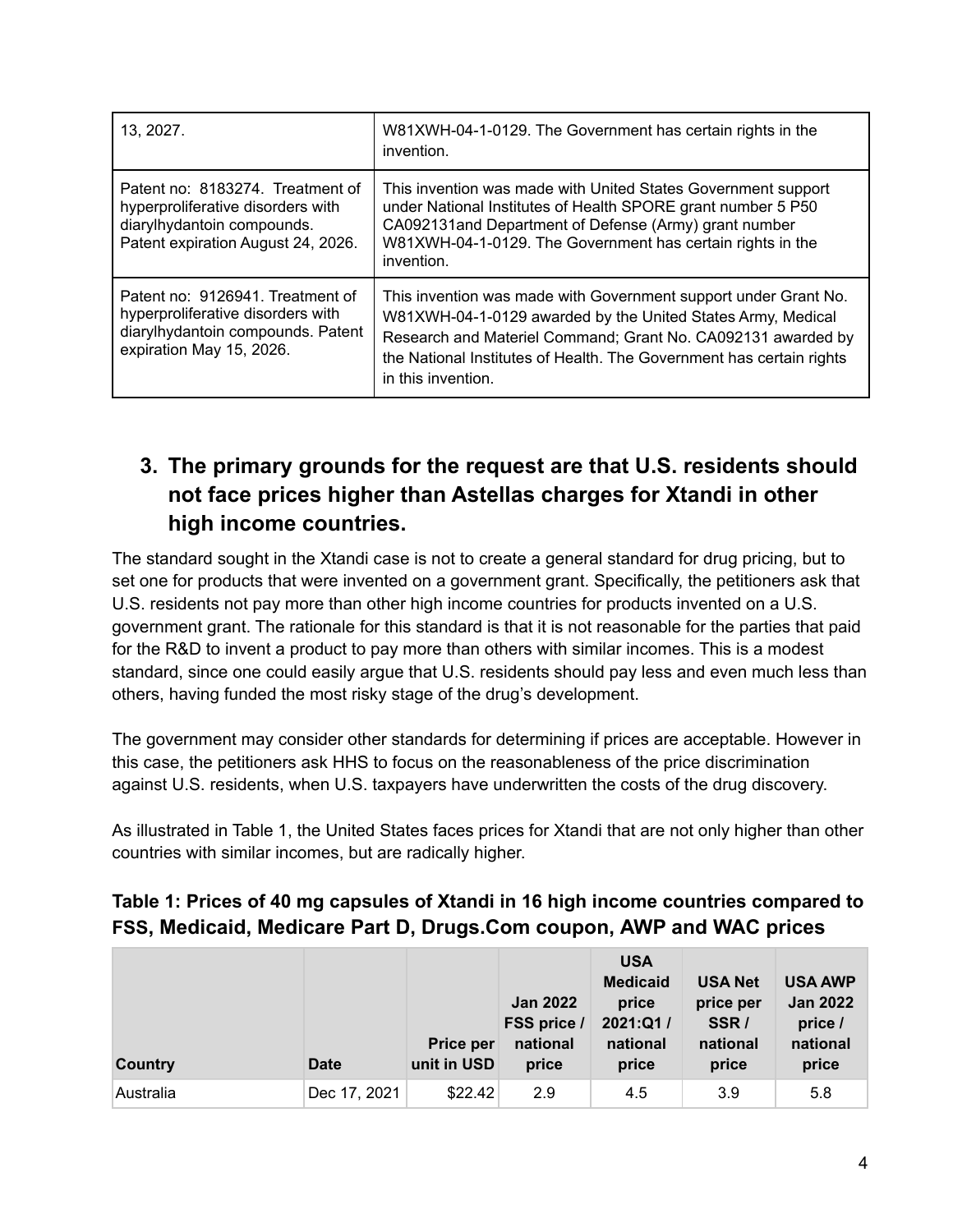| Canada                            | Nov 16, 2020 | \$22.30  | 3.0 | 4.5 | 4.0 | 5.8 |
|-----------------------------------|--------------|----------|-----|-----|-----|-----|
| Cyprus                            | Nov 16, 2020 | \$32.93  | 2.0 | 3.1 | 2.7 | 3.9 |
| Denmark                           | Nov 16, 2020 | \$41.31  | 1.6 | 2.4 | 2.1 | 3.1 |
| Finland                           | Nov 16, 2020 | \$36.04  | 1.8 | 2.8 | 2.5 | 3.6 |
| France                            | Nov 16, 2020 | \$31.49  | 2.1 | 3.2 | 2.8 | 4.1 |
| Germany                           | Nov 16, 2020 | \$35.32  | 1.9 | 2.9 | 2.5 | 3.7 |
| Iceland                           | Nov 16, 2020 | \$36.94  | 1.8 | 2.7 | 2.4 | 3.5 |
| Japan                             | May 25, 2021 | \$21.64  | 3.0 | 4.7 | 4.1 | 6.0 |
| Luxembourg                        | Nov 17, 2020 | \$32.92  | 2.0 | 3.1 | 2.7 | 3.9 |
| Netherlands                       | Nov 16, 2020 | \$35.34  | 1.9 | 2.9 | 2.5 | 3.7 |
| Norway                            | Nov 16, 2020 | \$32.76  | 2.0 | 3.1 | 2.7 | 4.0 |
| Spain                             | May 17, 2018 | \$33.43  | 2.0 | 3.0 | 2.6 | 3.9 |
| Sweden                            | Nov 16, 2020 | \$26.47  | 2.5 | 3.8 | 3.3 | 4.9 |
| Switzerland                       | Nov 16, 2020 | \$39.25  | 1.7 | 2.6 | 2.3 | 3.3 |
| <b>UK</b>                         | Nov 16, 2020 | \$32.22  | 2.0 | 3.1 | 2.7 | 4.0 |
| <b>USA VA/FSS</b>                 | Jan 19, 2022 | \$65.91  |     |     |     |     |
| USA (Medicare Part D)             | 2019         | \$97.81  |     |     |     |     |
| USA (WAC)                         | 2020:Q4      | \$99.32  |     |     |     |     |
| USA (Net price per SSR<br>Health) | 2020:Q4      | \$88.54  |     |     |     |     |
| USA (Medicaid)                    | 2021:Q1      | \$101.12 |     |     |     |     |
| USA (Drugs.com)                   | Jan 19, 2022 | \$113.18 |     |     |     |     |
| USA (AWP)                         | Jan 12, 2022 | \$130.00 |     |     |     |     |

For several countries in Table 1, Astellas offers confidential rebates to purchasers. SSF Health makes estimates of the net prices in the United States, which vary by quarter. In 2020:Q4, the SSR Health estimated net price of \$88.54 was 89 percent of the wholesale acquisition cost (WAC) price of Xtandi.

We do not have estimates of the rebates in non-U.S. countries. In a march-in proceeding, the NIH can require Astellas to disclose the net prices for sales in the U.S. and in other high income countries.

### <span id="page-4-0"></span>**4. Xtandi is an extraordinarily expensive drug.**

Xtandi is used for the treatment of prostate cancer, one of the most common types of cancer. Despite the fact that the disease is common and not rare, and that the treatment does not cure or eliminate the cancer, the product is exorbitantly expensive. The recommended dose is 160 mg of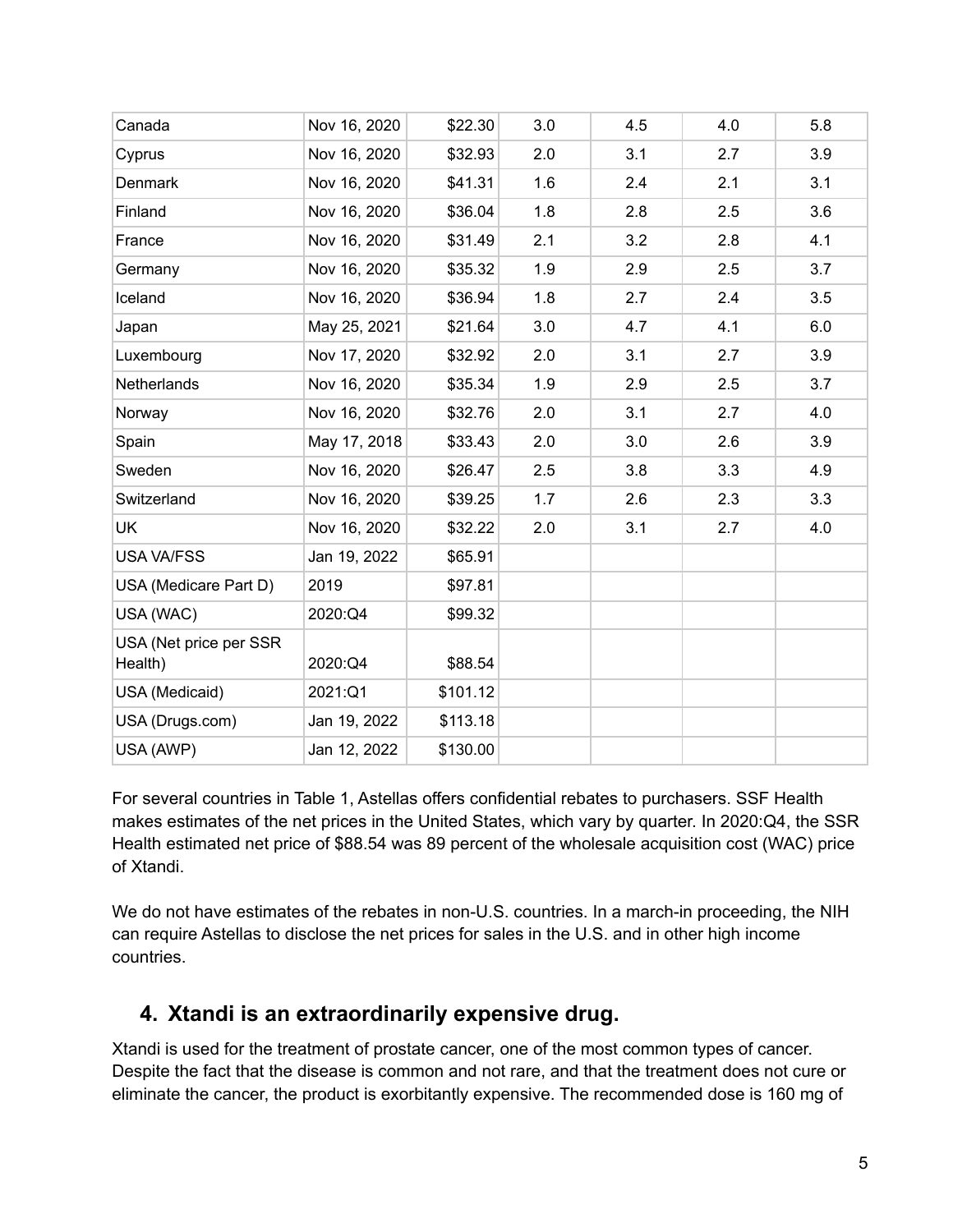enzalutamide per day. At the average wholesale acquisition cost in January 2022, Xtandi has an annual cost of \$189,800. At the 2021:Q1 average price for Medicaid, the annual cost was \$147,635.

The U.S. has a relatively high per capita income, but even taking this into account, no country comes close to the U.S. in terms of ability to pay, using the ratio of the cost of Xtandi to the per capita Gross National Income (GNI).

<span id="page-5-0"></span>

| Table 2: Annual Xtandi cost to a patient in the United States and selected |  |
|----------------------------------------------------------------------------|--|
| countries                                                                  |  |

| Country*                                             |             | Cost per 30<br>days.<br>@160mg per | Cost per year<br>@160mg per<br>day | 2020 GNI per<br><b>Atlas method</b> | capita, WB Cost / GNI per |  |
|------------------------------------------------------|-------------|------------------------------------|------------------------------------|-------------------------------------|---------------------------|--|
|                                                      | 40 mg price | day                                |                                    |                                     | capita                    |  |
| Australia                                            | \$22.42     | \$2,690                            | \$32,733                           | \$53,690                            | 61%                       |  |
| Canada                                               | \$22.30     | \$2,676                            | \$32,558                           | \$43,530                            | 75%                       |  |
| France                                               | \$31.49     | \$3,779                            | \$45,975                           | \$39,480                            | 116%                      |  |
| Germany                                              | \$35.32     | \$4,238                            | \$51,567                           | \$47,470                            | 109%                      |  |
| Japan                                                | \$21.64     | \$2,597                            | \$31,594                           | \$40,360                            | 78%                       |  |
| Sweden                                               | \$26.47     | \$3,176                            | \$38,646                           | \$54,050                            | 72%                       |  |
| Switzerland                                          | \$39.25     | \$4,710                            | \$57,305                           | \$82,620                            | 69%                       |  |
| UK*                                                  | \$32.22     | \$3,866                            | \$47,041                           | \$39,700                            | 118%                      |  |
|                                                      |             |                                    |                                    |                                     |                           |  |
| USA (VA/FSS, Jan 2022)                               | \$65.91     | \$7,909                            | \$96,229                           | \$64,550                            | 149%                      |  |
| USA (Net price per SSR<br>Health 2020)               | 88.54       | \$10,625                           | \$129,268                          | \$64,550                            | 200%                      |  |
| USA (Medicaid, 2021:Q1)                              | \$101.12    | \$12,134                           | \$147,635                          | \$64,550                            | 229%                      |  |
| USA (Drugs.com Coupon)                               | \$113.18    | \$13,582                           | \$165,243                          | \$64,550                            | 256%                      |  |
| USA (AWP, Jan 2022)                                  | \$130.00    | \$15,600                           | \$189,800                          | \$64,550                            | 294%                      |  |
| *UK and other countries require confidential rebates |             |                                    |                                    |                                     |                           |  |

## <span id="page-5-1"></span>**5. Enzalutamide was included in the World Health Organization list of Essential Medicines in 2021.**

Enzalutamide was included in the World Health Organization list of Essential Medicines in 2021.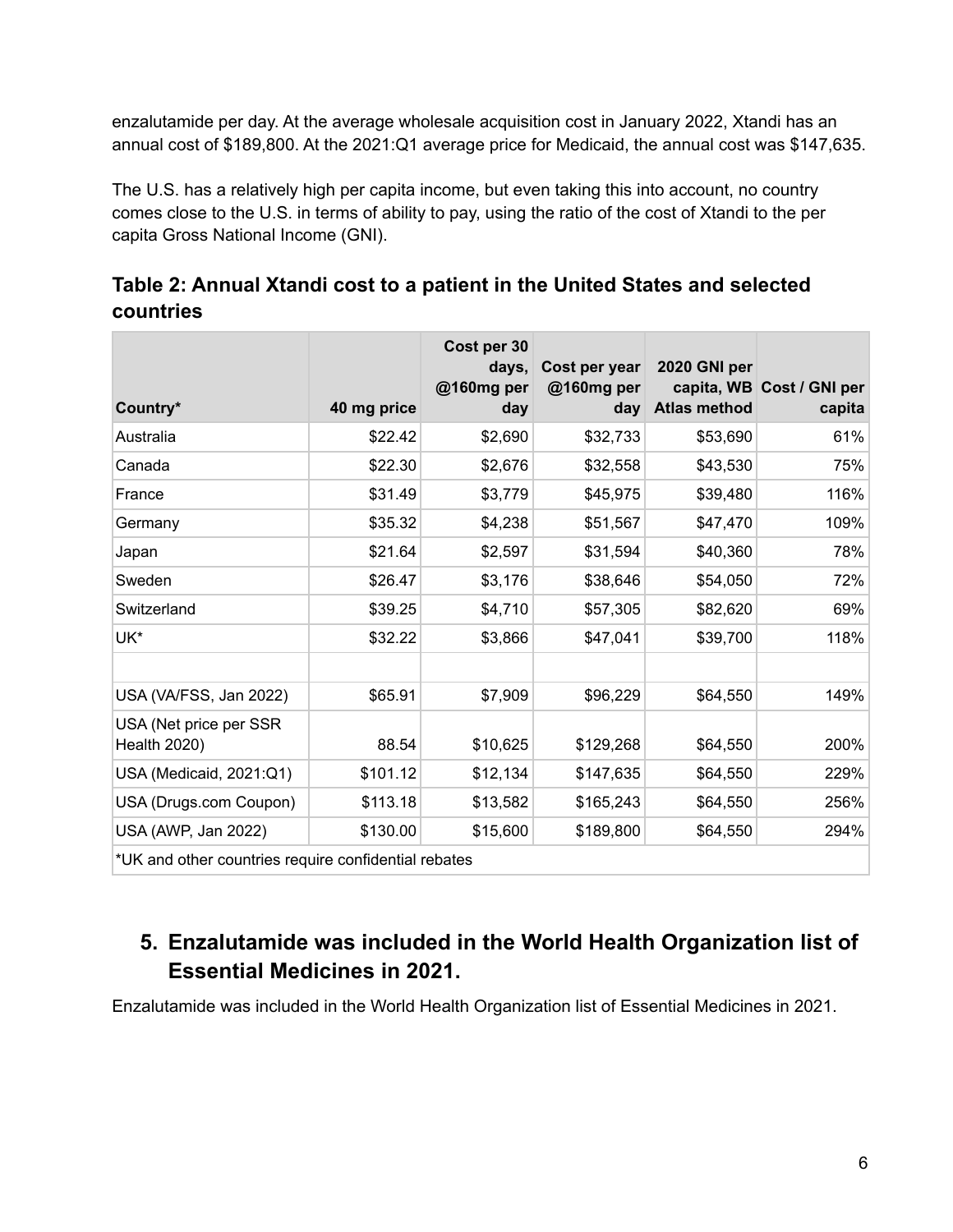### <span id="page-6-0"></span>**6. High prices have consequences.**

Health plans generally place Xtandi on a Tier with restrictions on access such as higher copayments or requiring prior authorization for use.

| Humana:                      | Tier 5                               |
|------------------------------|--------------------------------------|
| Aetna:                       | Tier 5                               |
| United Health Care:          | Tier 5                               |
| <b>Wellcare Value Script</b> | Tier 5                               |
| CareFirst Exchange Formulary | Tier 0, Prior Authorization required |

If approved for use, Medicare Part D beneficiaries are often faced with initial \$7,050 in annual deductibles and copayments (premiums are excluded) followed by coinsurance payments of 5 percent of the price, which can exceed \$700 per month.

Tier 5 drugs typically involve the highest copayment obligations. Some health plans require copayments of 25 to 33 percent of the retail price for Tier 5 products.

Additional cost management programs for drugs typically include a combination of prior authorization, and step therapy before coverage is offered. According to GoodRx, most Medicare Part D prescription drug plans require prior authorization for Xtandi. Prior authorization for some patients can involve processes that are challenging to navigate. Step therapy requires a patient to use a different less expensive drug, and only have access to enzalutamide after the patient has failed the less expensive option.

There are a variety of insurance and "insurance-like" products' in the United States, including plans that have relatively high standards for coverage, but also plans that have limited or even called "junk" coverage. See, for example:

- "Shortchanged: How the Trump Administration's Expansion of Junk Short-Term Health Insurance Plans is Putting Americans at Risk," Democratic Staff Report, U.S. House of Representatives, Committee on Energy and Commerce. June 2020.
- Erin Mershon, "This Tennessee insurer doesn't play by Obamacare's rules and the GOP sees it as the future," *STATNews*. Nov. 13, 2017.
- "UNDER-COVERED: How "Insurance-Like" Products Are Leaving Patients Exposed," Partnership to Protect Coverage. March 2021.
- Reed Abelson, "It Looks Like Health Insurance, but It's Not. 'Just Trust God,' Buyers Are Told: Some state regulators are scrutinizing nonprofit Christian cost-sharing ministries that enroll Americans struggling to pay for medical care, but aren't legally bound to cover their members' claims," *New York Times*. Jan. 2, 2020.
- Grandfathered health insurance plans also may offer substandard coverage, and include as many as 1/7th of covered workers. Patients can face huge coinsurance costs because those plans do not have to limit annual cost-sharing (out-of-pocket expenses). See also, Katie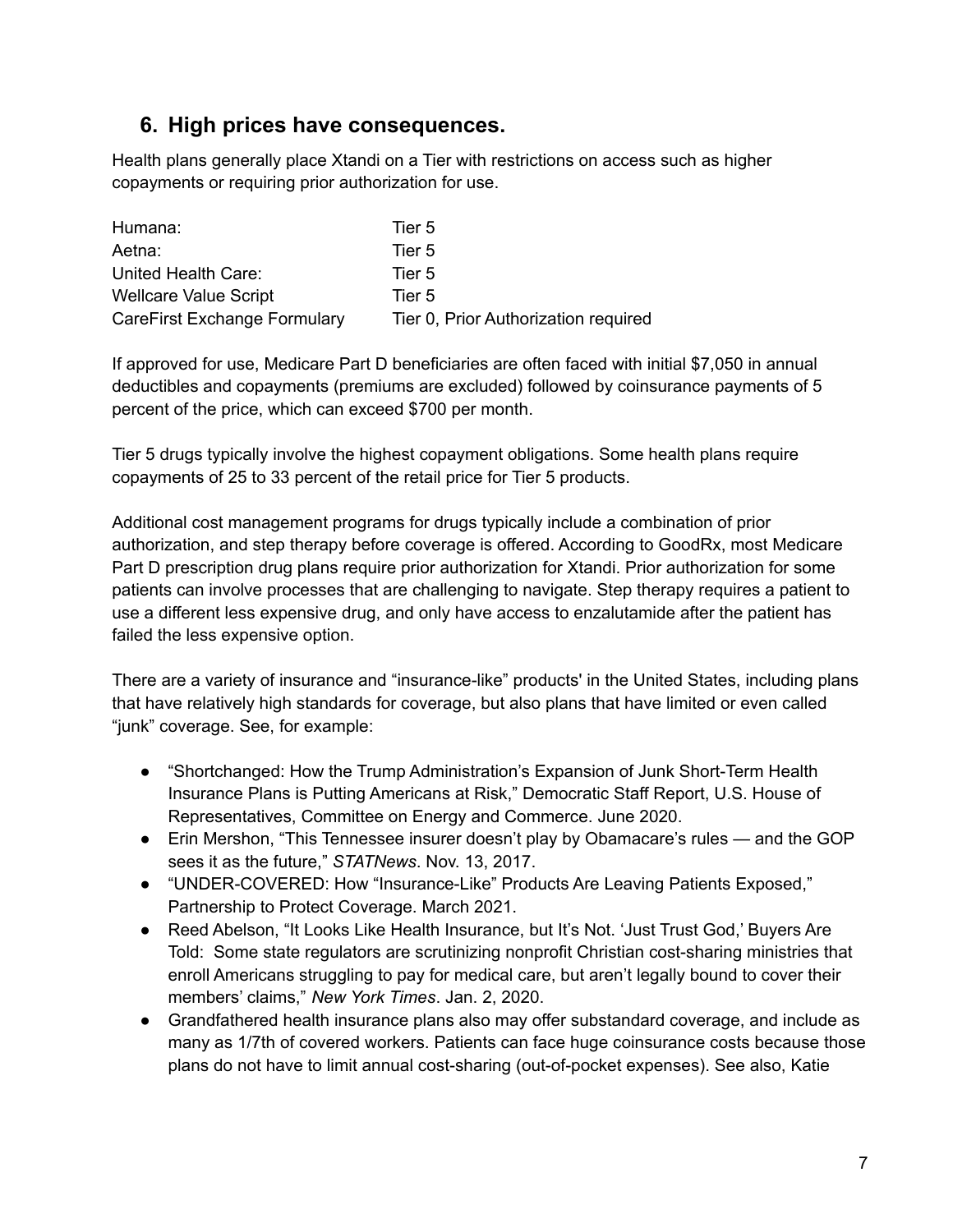Keith, "Final Rule on Grandfathered Health Plans Will Allow Higher Consumer Costs," December 14, 2020. *Health Affairs. DOI:10.1377/forefront.20201214.170819*

For expensive drugs, reimbursements may be limited or not available on some plans.

As is discussed below, high prices raise insurance premiums and taxes, and lead to noncompliance by patients struggling with the treatment costs.

## **7. High drug prices make U.S. employers less competitive internationally.**

<span id="page-7-0"></span>The direct or indirect costs of health insurance influence the costs of employing workers in the United States. If U.S. employers share in the costs of prescription drug coverage, the higher those costs, the less competitive are the U.S. Businesses. If the cost of Xtandi is \$150,000 to \$190,000 per year in the United States, and \$30,000 to \$50,000 per year in other high income industrialized countries, it makes the U.S. workers more expensive or the U.S. wages lower, all other factors being equal.

## <span id="page-7-1"></span>**8. Prostate cancer is not rare.**

According to the Prostate Cancer Foundation, prostate cancer is the most common non-skin cancer in America, and 1 in 8 men will be diagnosed with prostate cancer in their lifetime.

The American Cancer Society estimates that in 2022 there will be 268,490 new cases of and 34,500 deaths from prostate cancer.

## **9. There are well known racial disparities in prostate cancer outcomes.**

<span id="page-7-2"></span>A September 2, 2021 article in Nature titled, "Racial disparities in prostate cancer among black men: epidemiology and outcomes," focused on the disparities in prostate cancer between black and white men, spanning from disparities in prevention and screening to clinical outcomes. The article concluded that "Prostate cancer has the widest racial disparities of any cancer, and these disparities appear at every stage of the cancer continuum." [Chowdhury-Paulino, I.M., Ericsson, C., Vince Jr., R. et al. Racial disparities in prostate cancer among black men: epidemiology and outcomes. *Prostate Cancer Prostatic Dis* (2021). https://doi.org/10.1038/s41391-021-00451-z]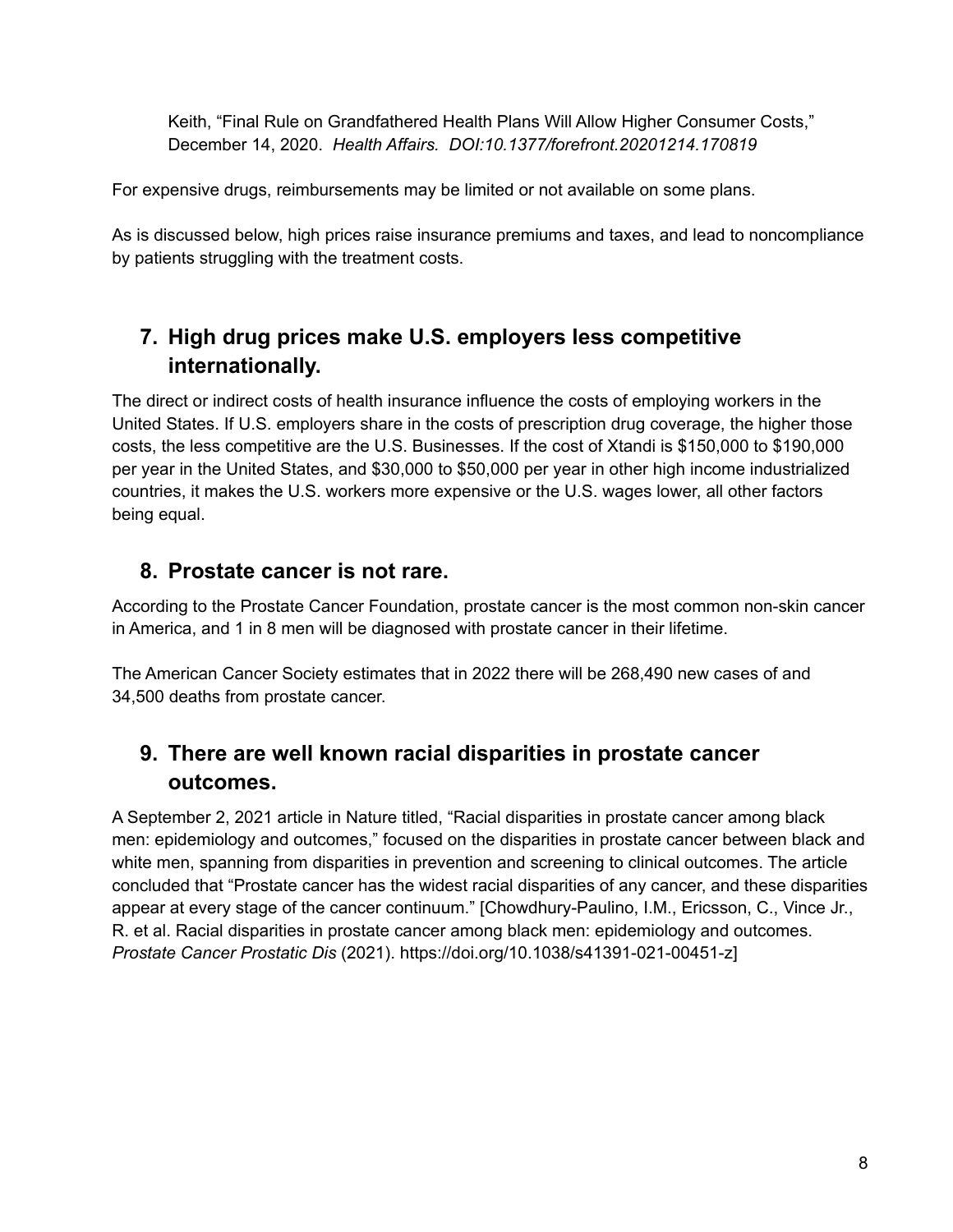## **10. Astellas' global sales revenue for Xtandi does not justify charging U.S. residents more than other high income countries.**

<span id="page-8-0"></span>The primary defense for price discrimination against U.S. residents is the argument that a company needs higher prices in the United States to reasonably recover its risk adjusted investments in R&D. This justification plainly does not apply for Xtandi.

Astellas has published sales data for Xtandi, in Japanese Yen, for its fiscal years 2013 through 2020. The Astellas fiscal year ends March 31. For that period, Astellas has reported sales of ¥1,941,800,000,000. At U.S. IRS exchange rates, this is equal to \$17.3 billion in U.S. dollars, and does not include the sales from April 1, 2020 to the present, which would add another approximately \$7 or \$8 billion in sales.

### <span id="page-8-1"></span>**Table 3: Xtandi sales in Japanese Yen and U.S. dollars, for Astellas fiscal years (ending the 31st of March)**

| Astellas fiscal year | Worldwide | exchange rate<br>(calendar year) | IRS Yen to USD Fiscal year adjusted<br>exchange rate (.25y | + .75y-1) Sales in million USD |
|----------------------|-----------|----------------------------------|------------------------------------------------------------|--------------------------------|
| 2020                 | ¥458,400  | 106.725                          | 108.437                                                    | \$4,227                        |
| 2019                 | ¥400,000  | 109.008                          | 110.070                                                    | \$3,634                        |
| 2018                 | ¥333,000  | 110.424                          | 115.106                                                    | \$2,893                        |
| 2017                 | ¥294,300  | 116.667                          | 114.020                                                    | \$2,581                        |
| 2016                 | ¥252,100  | 113.138                          | 122.718                                                    | \$2,054                        |
| 2015                 | ¥137,200  | 125.911                          | 114.054                                                    | \$1,203                        |
| 2014                 | ¥54,600   | 110.101                          | 103.663                                                    | \$527                          |
| 2013                 | ¥12,200   | 101.517                          | 87.635                                                     | \$139                          |
| 2012                 |           | 83.008                           |                                                            |                                |

## **11. The United States has made up a disproportionate share of global sales.**

<span id="page-8-2"></span>The United States has been the primary market for Xtandi. Beginning in fiscal year 2017, Astellas reported both worldwide and USA sales for Xtandi.

From fiscal year 2017 to 2020, global sales of Xtandi were ¥1,485,700,000,000. Over the same period of time, Astellas reported that the U.S. sales were ¥747,200,000,000, or more than half of global sales.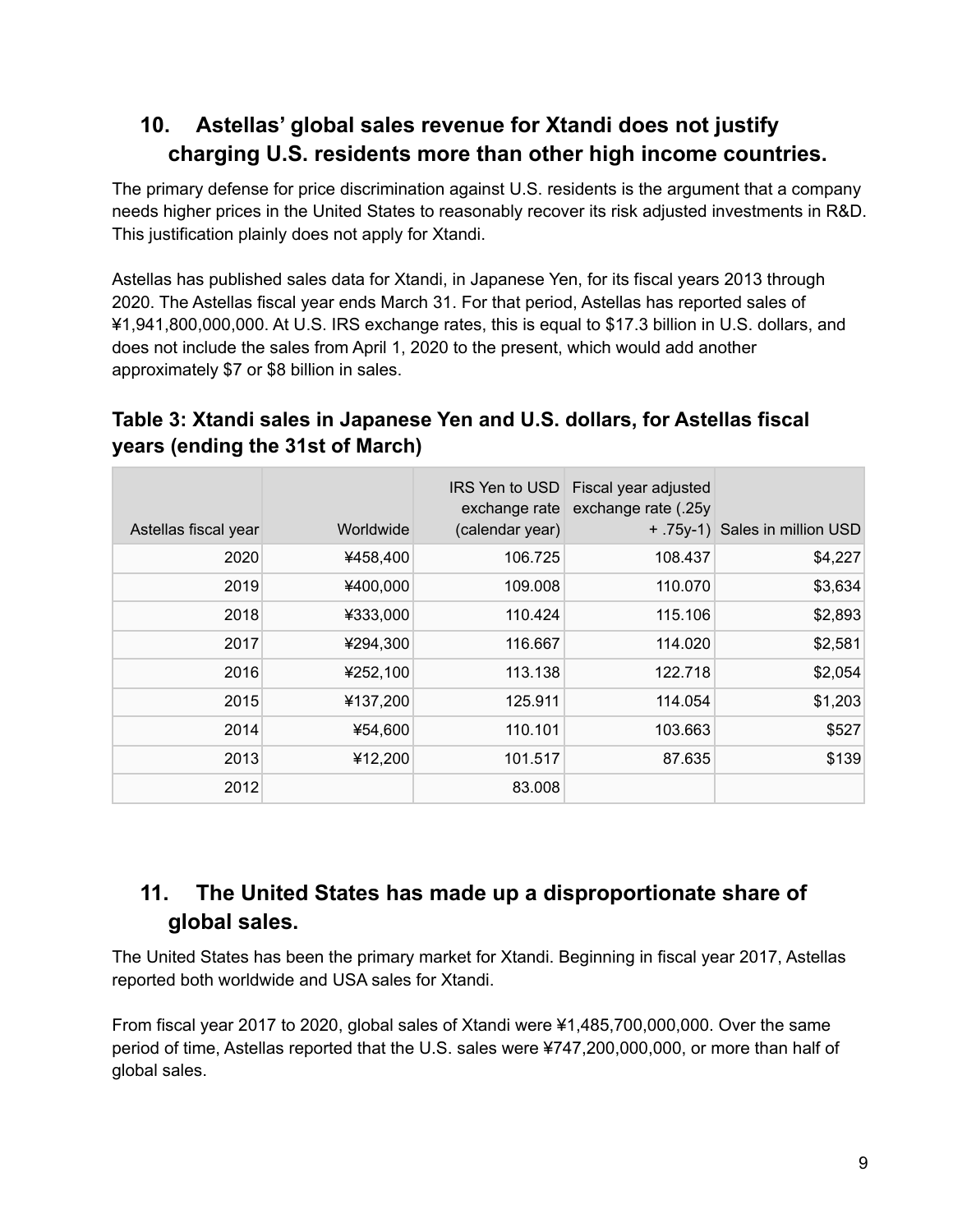The rejection of the first march-in petition took place in calendar year 2016, but Astellas fiscal year 2017. After the NIH rejected the earlier march-in case, the U.S. share of global sales increased from 47.7 percent to 52.1 percent.

| Astellas<br>fiscal<br>year | Worldwide<br>sales | <b>USA</b><br>sales | USA/<br>World |
|----------------------------|--------------------|---------------------|---------------|
| 2013                       | ¥12,200            | n/a                 |               |
| 2014                       | ¥54,600            | n/a                 |               |
| 2015                       | ¥137,200           | n/a                 |               |
| 2016                       | ¥252,100           | n/a                 |               |
| 2017                       | ¥294,300           | ¥140,400            | 47.7%         |
| 2018                       | ¥333,000           | ¥164,700            | 49.5%         |
| 2019                       | ¥400,000           | ¥203,500            | 50.9%         |
| 2020                       | ¥458,400           | ¥238,600            | 52.1%         |

#### <span id="page-9-0"></span>**Table 4: Xtandi sales in the United States compared to world sales**

### <span id="page-9-2"></span><span id="page-9-1"></span>**12. The United States government is the largest customer of Xtandi.**

#### *Federal spending on Xtandi through Medicare*

The U.S. Medicare program is the single largest customer for Xtandi. For U.S. fiscal years 2012 to 2019 (the most recent years data is available), Medicare spending on Xtandi was more than \$5.8 billion, and spending on Xtandi grew sharply in seven of eight years.

| Year | <b>Medicare Part D</b><br>spending | <b>Average price</b> | per 40mg Change in price | % change in<br>price | <b>Change in CPI</b> |
|------|------------------------------------|----------------------|--------------------------|----------------------|----------------------|
| 2012 | \$34,898,756                       | \$63.72              |                          |                      | 2.1%                 |
| 2013 | \$231,503,731                      | \$64.85              | \$1.13                   | 1.8%                 | 1.5%                 |
| 2014 | \$447,311,084                      | \$69.41              | \$4.56                   | 7.0%                 | 1.6%                 |
| 2015 | \$790,655,731                      | \$73.94              | \$4.53                   | 6.5%                 | 0.1%                 |
| 2016 | \$907,585,915                      | \$76.69              | \$2.75                   | 3.7%                 | 1.3%                 |
| 2017 | \$854,552,284                      | \$85.00              | \$8.31                   | 10.8%                | 2.1%                 |
| 2018 | \$1,182,615,333                    | \$91.48              | \$6.48                   | 7.6%                 | 2.4%                 |
| 2019 | \$1,420,960,113                    | \$97.81              | \$6.33                   | 6.9%                 | 1.8%                 |

### <span id="page-9-3"></span>**Table 5a: Xtandi spending and prices for Medicare Part D, 2012 to 2019**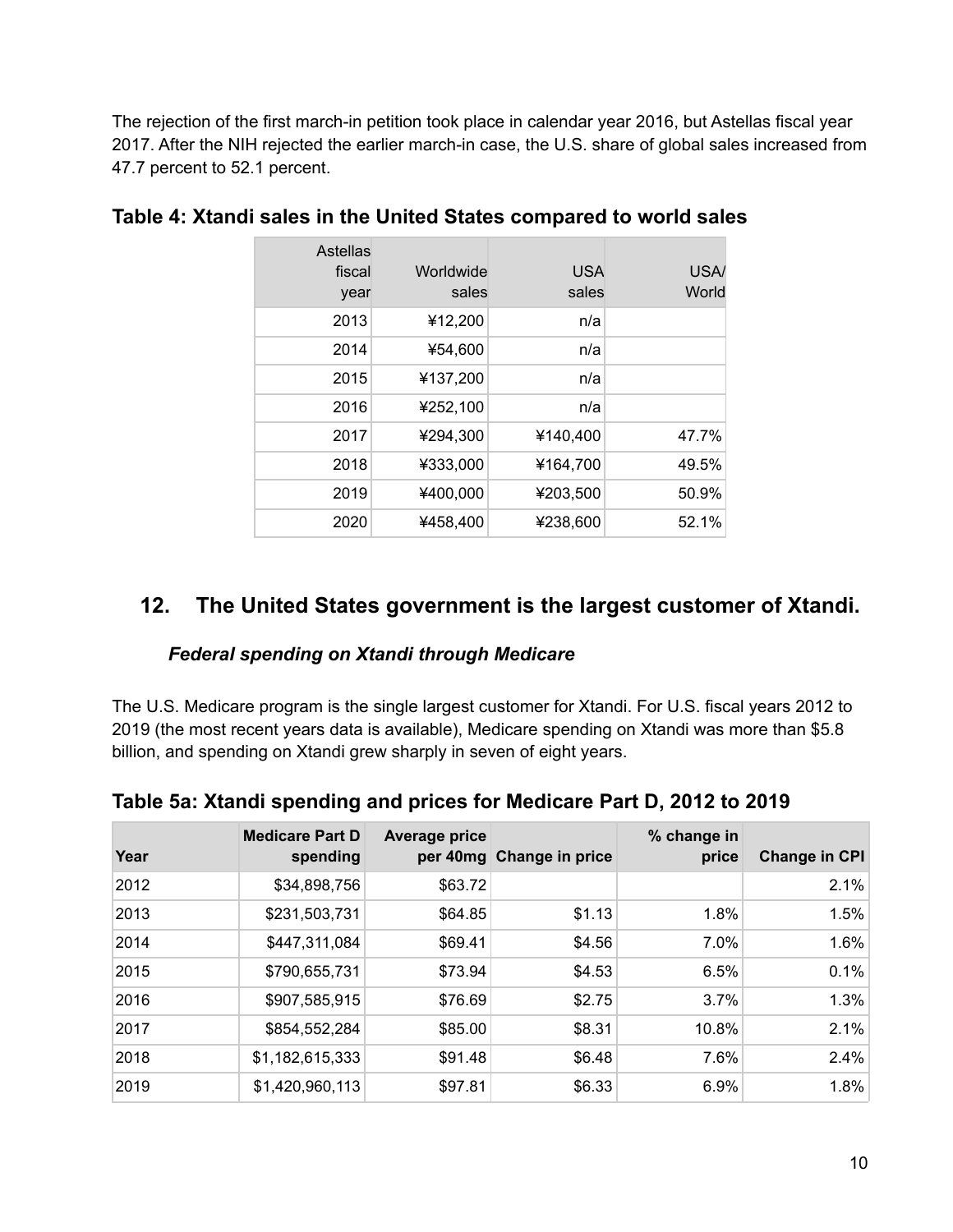| 2012-2019 | \$5,870,082,948 |  |  |
|-----------|-----------------|--|--|

Note that Medicare Part D prices for Xtandi rose by 3.7 percent in 2016, when the march-in case was pending, and by 10.8, 7.6 and 6.9 percent in the next three years, respectively, following the rejection of the march-in petition. From 2016 to 2019, Medicare spending on Xtandi increased by 57 percent.

The Medicare spending data available from the Medicare Part D dashboard is reported by calendar year and the Astellas fiscal year ends March 31. The Medicare Part D spending for calendar year 2019 can be compared to 3/4 of Astellas fiscal year 2020 spending, and 1/4th of Astellas fiscal year 2019 spending.

|      |                  |                   |              | Calendar year       |               |                             |
|------|------------------|-------------------|--------------|---------------------|---------------|-----------------------------|
|      | Xtandi worldwide | Fiscal year       | Xtandi sales | weighted            |               | Medicare Part Medicare Part |
|      | sales by fiscal  | adjusted          | by Astellas  | average Xtandi      |               | D 2019 D spending as        |
|      | year, million    | exchange rate     | fiscal year, | sales in USD        | spending      | share of                    |
| Year | Japanese Yen     | $(.25y + .75y-1)$ | million USD  | $.75^*$ y+1 + .25*y | (million USD) | global sales                |
| 2020 | ¥458,400         | 108.437           | \$4,227      |                     |               |                             |
| 2019 | ¥400,000         | 110.070           | \$3,634      | \$4,079             | \$1,420.96    | 34.8 percent                |
| 2018 | ¥333,000         | 110.424           | \$2,893      | \$3,078             | \$1,182.6,    | 38.4 percent                |
| 2017 | ¥294,300         | 116.667           | \$2,581      | \$2,659             | \$854.6       | 32.1 percent                |
| 2016 | ¥252,100         | 113.138           | \$2,054      | \$2,186             | \$907.6       | 41.5 percent                |

### <span id="page-10-0"></span>**Table 5b: Medicare spending on Xtandi as a share of global revenue**

#### <span id="page-10-1"></span>*Federal spending on Xtandi through Medicaid and other federal programs*

In addition to Medicare, the United States government also purchases or reimburses Xtandi through Medicaid, the Department of Defense, the Department of Veterans Affairs, employee insurance,and other programs.

For 2019 (the last year for which annual data is available), the Medicaid program reported spending \$66.6 million on Xtandi, a 62 percent increase over the outlays in 2016, the year the first Xtandi march-in case was rejected.

### <span id="page-10-2"></span>**13. The 2017 Senate Armed Services Committee NDAA directive**

In 2017, the Senate Armed Services Committee (ASC) adopted a directive to the Department of Defense that reads as follows: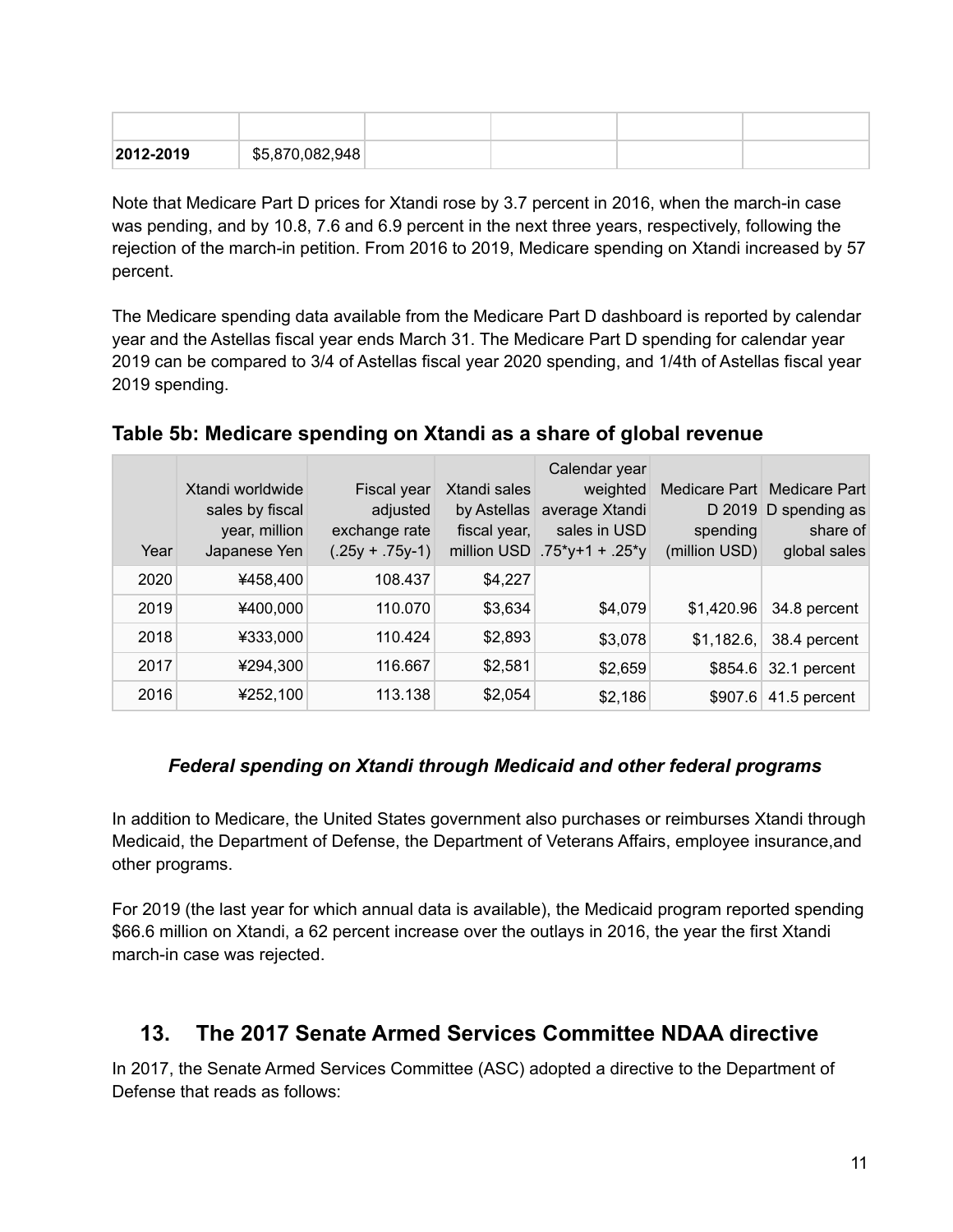#### **Licensing of federally owned medical inventions**

The committee directs the Department of Defense (DOD) to exercise its rights under sections 209(d)(1) or 203 of title 35, United States Code, to authorize third parties to use inventions that benefited from DOD funding whenever the price of a drug, vaccine, or other medical technology is higher in the United States than the median price charged in the seven largest economies that have a per capita income at least half the per capita income of the United States.

*115TH Congress, 1st Session, 2017, Senate Report 115–125. National Defense Authorization Act for Fiscal Year 2018. Report to accompany S. 1519, on page 173. July 10, 2017.*

<span id="page-11-0"></span>The Department of Defense has thus far ignored this directive.

### **14. The September 13, 2020 Executive Order on drug pricing**

President Trump issued [Executive](https://www.govinfo.gov/content/pkg/FR-2020-09-23/pdf/2020-21129.pdf) Order 13948 of September 13, 2020, titled Lowering Drug Prices by Putting America First.

Section 1. Purpose. Americans pay more per capita for prescription drugs than residents of any other developed country in the world. It is unacceptable that Americans pay more for the exact same drugs, often made in the exact same places. . . .

In addition to being unfair, high drug prices in the United States also have serious economic and health consequences for patients in need of treatment. High prices cause Americans to divert too much of their scarce resources to pharmaceutical treatments and away from other productive uses. High prices are also a reason many patients skip doses of their medications, take less than the recommended doses, or abandon treatment altogether. The consequences of these behaviors can be severe. For example, patients may develop acute conditions that result in poor clinical outcomes or that require drastic and expensive medical interventions. . . .

Sec. 2. Policy. (a) It is the policy of the United States that the Medicare program should not pay more for costly Part B or Part D prescription drugs or biological products than the most-favored-nation price. (b) The ''most-favored-nation price'' shall mean the lowest price, after adjusting for volume and differences in national gross domestic product, for a pharmaceutical product that the drug manufacturer sells in a member country of the Organisation for Economic Co-operation and Development (OECD) that has a comparable per-capita gross domestic product.

. . .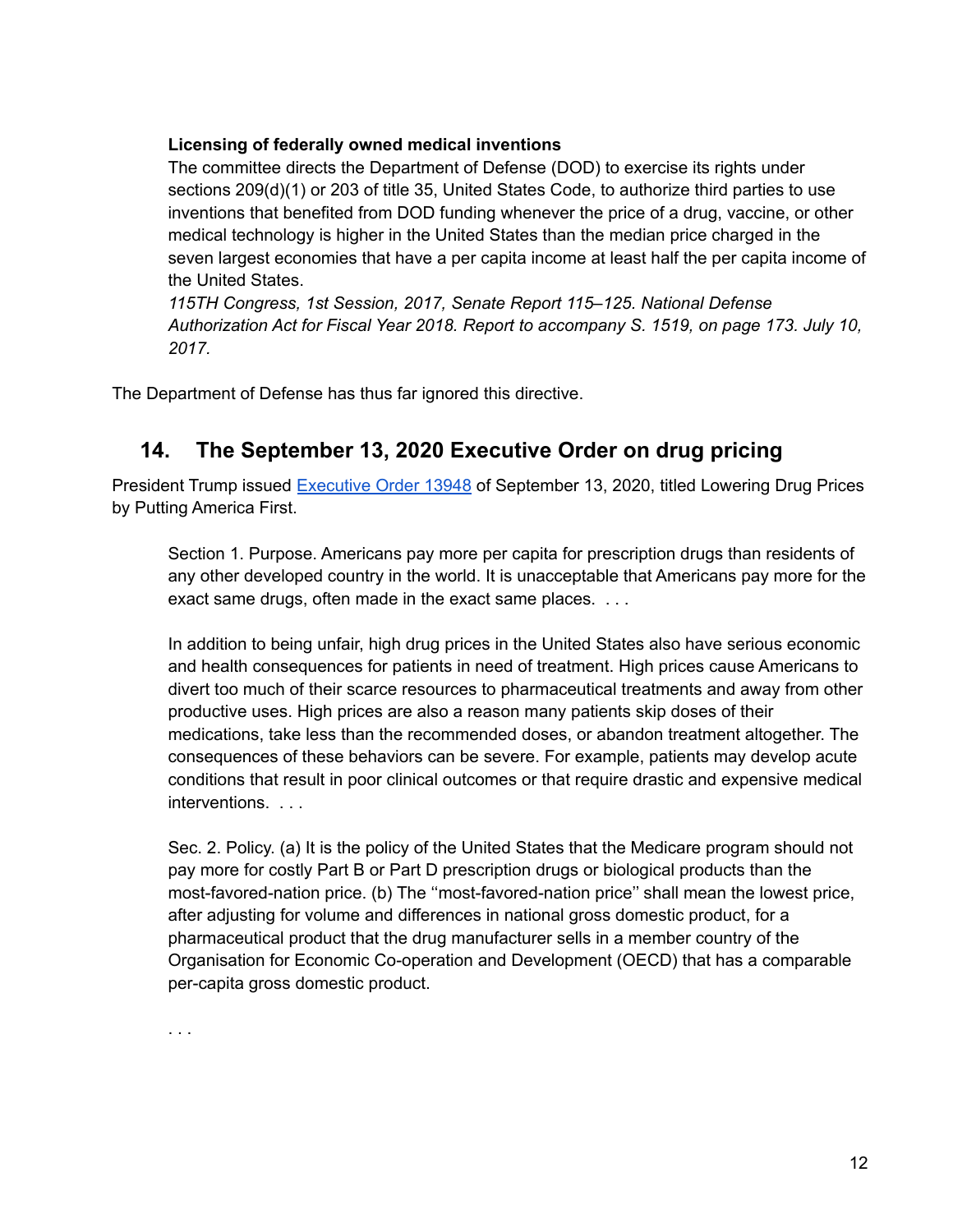The proposed implementation of this Executive Order included a demonstration project for Medicare Part B. Litigation from drug companies blocked the demonstration project on procedural grounds, but the Executive Order itself has not been revoked.

## **15. The January 4, 2021 proposal by NIST to eliminate prices as a sole ground for a march-in petition**

<span id="page-12-0"></span>On January 4, 2021, the Department of Commerce's National Institute of Standards and Technology (NIST) published a request for comments on changes in regulations related to the Bayh-Dole Act governing "Rights to Federally Funded Inventions and Licensing of Government Owned Invention." Among the proposed changes was a proposal to:

Clarify § 401.6 to include a provision that march-in rights shall not be exercised by an agency exclusively on the basis of business decisions of a contractor regarding the pricing of commercial goods and services arising from the practical application of the invention.

NIST [received](https://www.regulations.gov/docket/NIST-2021-0001) 81,772 comments, most of which were in opposition to the proposal to eliminate pricing as a grounds for a march-in request (examples of the comments from a variety of stakeholders and experts are available here: [https://www.keionline.org/35432\)](https://www.keionline.org/35432).

## <span id="page-12-1"></span>**16. The July 9, 2021 Presidential Executive Order on competition**

On July 9, 2021, President Biden issued [Executive](https://www.govinfo.gov/app/details/DCPD-202100578) Order 14036, Promoting Competition in the American Economy. This Executive Order called upon NIST to withdraw the proposed limitation on the use of march-in rights on the basis of the pricing of goods and services.

(r) The Secretary of Commerce shall:

. . .

(ii) acting through the Director of NIST, consistent with the policies set forth in section 1 of this order, consider not finalizing any provisions on march-in rights and product pricing in the proposed rule "Rights to Federally Funded Inventions and Licensing of Government Owned Inventions," 86 Fed. Reg. 35 (Jan. 4, 2021);

## **17. The September 9, 2021 HHS Report on addressing high drug prices**

<span id="page-12-2"></span>On September 9, 2021, HHS Secretary Xavier Becerra forwarded a [report](https://aspe.hhs.gov/sites/default/files/2021-09/Drug_Pricing_Plan_9-9-2021.pdf) to the White House on measures to address drug prices, titled "Comprehensive Plan for Addressing High Drug Prices: A Report in Response to the Executive Order on Competition in the American Economy," (U.S. Department of Health and Human Services, Office of the Assistant Secretary for Planning and Evaluation, September 9, 2021).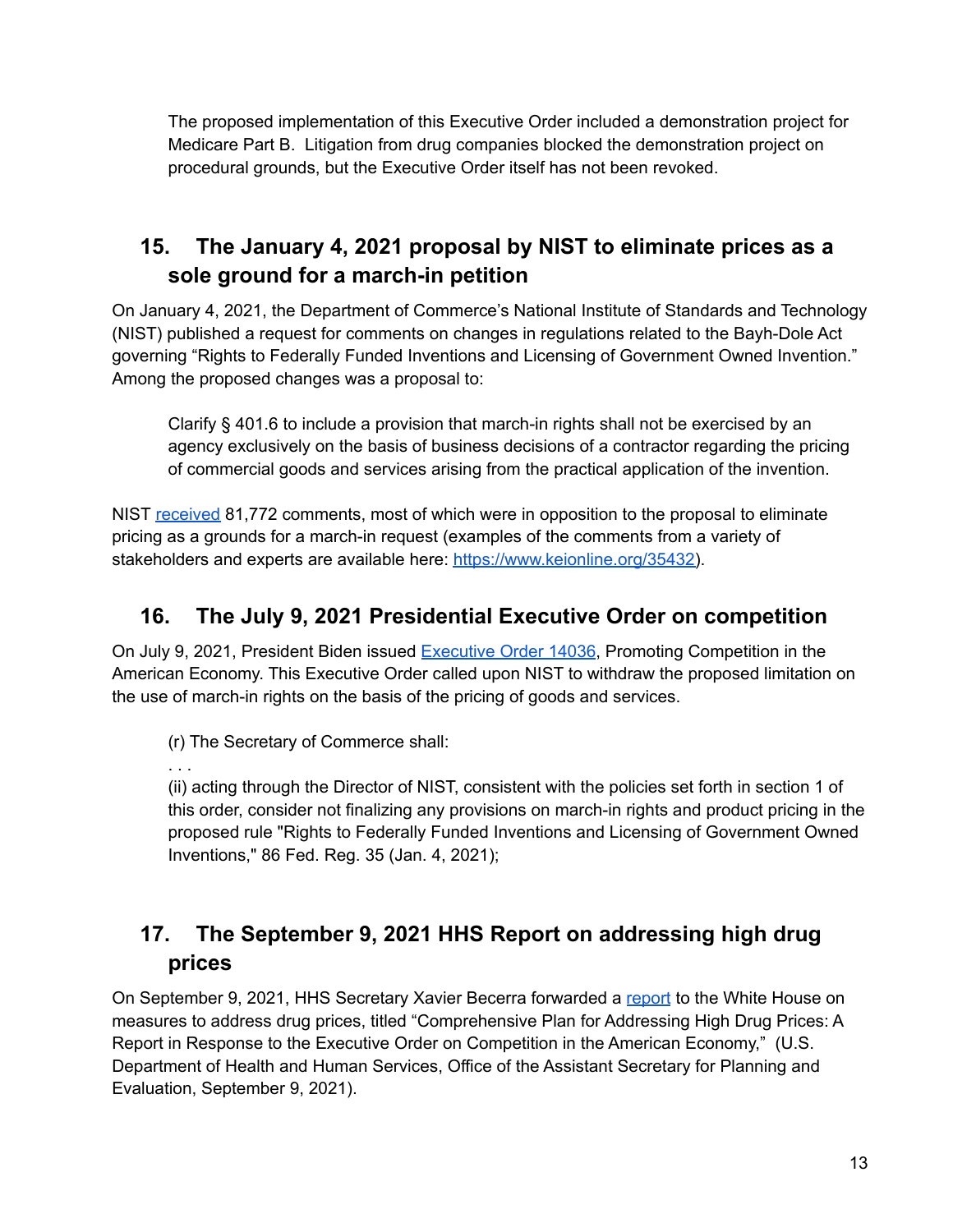The report included these comments:

Americans pay too much for prescription drugs. We pay the highest prices in the world, which leads to higher spending. Higher spending puts pressure on private and government payers to raise premiums or make benefits less generous. Lack of affordable access to prescription drugs and other health care services leads to worse health outcomes.

Patients in other comparable countries regularly pay substantially less for prescription drugs than Americans. U.S. prescription drug prices are more than double (2.56 times as high) those in other countries that are members of the Organisation for Economic Co-operation and Development (OECD) – see Figure 1. Even after taking rebates and other discounts into account, the U.S. pays at least 1.9 times as much. 4 The price gap between the U.S. and other nations is even larger for some critical medications.

. . .

High drug prices result in access and affordability challenges for many Americans. Twenty-four percent of adults taking prescription drugs say they are hard to afford,6 and nearly 10 percent of adults report not taking medication as prescribed in order to save money.7 Some have died as a result.8 Additionally, racial and income-based disparities in medication access are pervasive across numerous health conditions.9

. . .

.

The uninsured and underinsured suffer most from high list prices. Increased spending on drugs makes it harder to afford insurance and puts pressure on payers to offer less generous benefits. . . .

Not only are U.S drug prices too high, but for brand name drugs, they often rise far faster than inflation. . . .

All Americans pay for higher drug spending through insurance premiums and taxes to pay for drug costs in programs including Medicare, Medicaid, the Children's Health Insurance Program (CHIP), the Veterans Health Administration (VA), and the Indian Health Service. Medicare spending on drugs is growing faster than Medicare spending on other services: . .

High drug prices result in higher out-of-pocket costs for consumers, and larger premiums and government and private sector expenditures. The burden of these costs falls most heavily on those who are uninsured, who are more likely to have lower incomes; people with disabilities and chronic conditions, who often face higher prescription drug costs; and communities of color, which experience economic and geographic barriers to medication access. President Biden's Competition Executive Order stated, "It is also the policy of my Administration to support aggressive legislative reforms that would lower prescription drug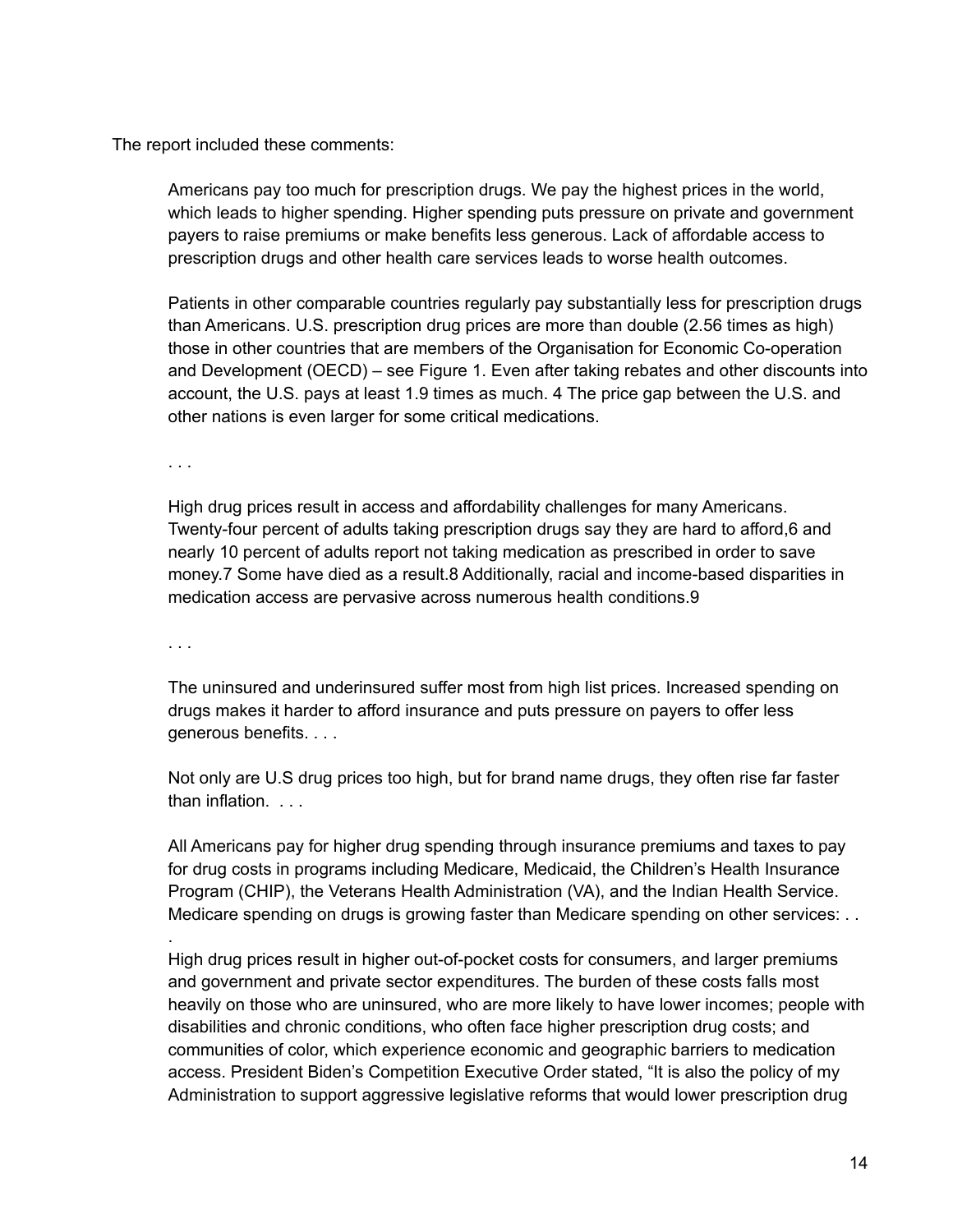prices, including by allowing Medicare to negotiate drug prices."33 Lowering drug prices through negotiation is key to lowering out-of-pocket costs for consumers, governments, and total drug spending.

The report included the following discussion of the use of march-in and government use rights.

#### **March-In Rights and Government Use**

The Bayh-Dole Act was designed to address the absence of incentives to commercialize government funded inventions by allowing small businesses or nonprofit organizations, such as universities, to claim title to inventions generated during performance of a federal grant or contract. Before the Bayh-Dole Act became law in 1980, the federal government owned any inventions it funded and none of them were used to develop therapeutics or vaccines; since then, 245 therapeutics and vaccines have been brought to market using university and federal laboratory patents. 85 The federal government may grant a license to use the intellectual property arising from government funding without the permission of the rights-holder under certain circumstances, including when "action is necessary to alleviate health and safety needs which are not reasonably satisfied" or when the benefits of the patented product are not "available to the public on reasonable terms."86

HHS, NIH, and other agencies have been petitioned to take action under these provisions, and HHS will continue to give such petitions due consideration.\* HHS will also engage other government agencies to address barriers to accessing government-funded inventions as emphasized in the Competition Executive Order, which directs the Director of the National Institute for Standards and Technology to consider not finalizing any provisions on march-in rights and product pricing in the proposed rule, "Rights to Federally Funded Inventions and Licensing of Government Owned Inventions." 87

\* Another provision, 28 U.S.C. § 1498, allows the federal government to "use or manufacture" technologies protected under current U.S. patents, while giving the patent owner "recovery of his reasonable and entire compensation for such use and manufacture"; 85 Unpublished NIH research.

86 35 U.S.C. §203(a)(2), §201(f), see also 37 C.F.R. Part 401. 87 86 Fed. Reg. 35 (Jan. 4, 2021).

### <span id="page-14-0"></span>**18. President Biden's December 6, 2021 remarks on drug pricing**

President Biden has made a number of statements about the need to control high drug prices. From his published [remarks](https://www.whitehouse.gov/briefing-room/speeches-remarks/2021/12/06/remarks-by-president-biden-on-prescription-drug-costs/) on prescription drug costs in a December 6, 2021 discussion of prescription drug costs and the Build Back Better legislation:

DECEMBER 06, 2021, SPEECHES AND REMARKS, East Room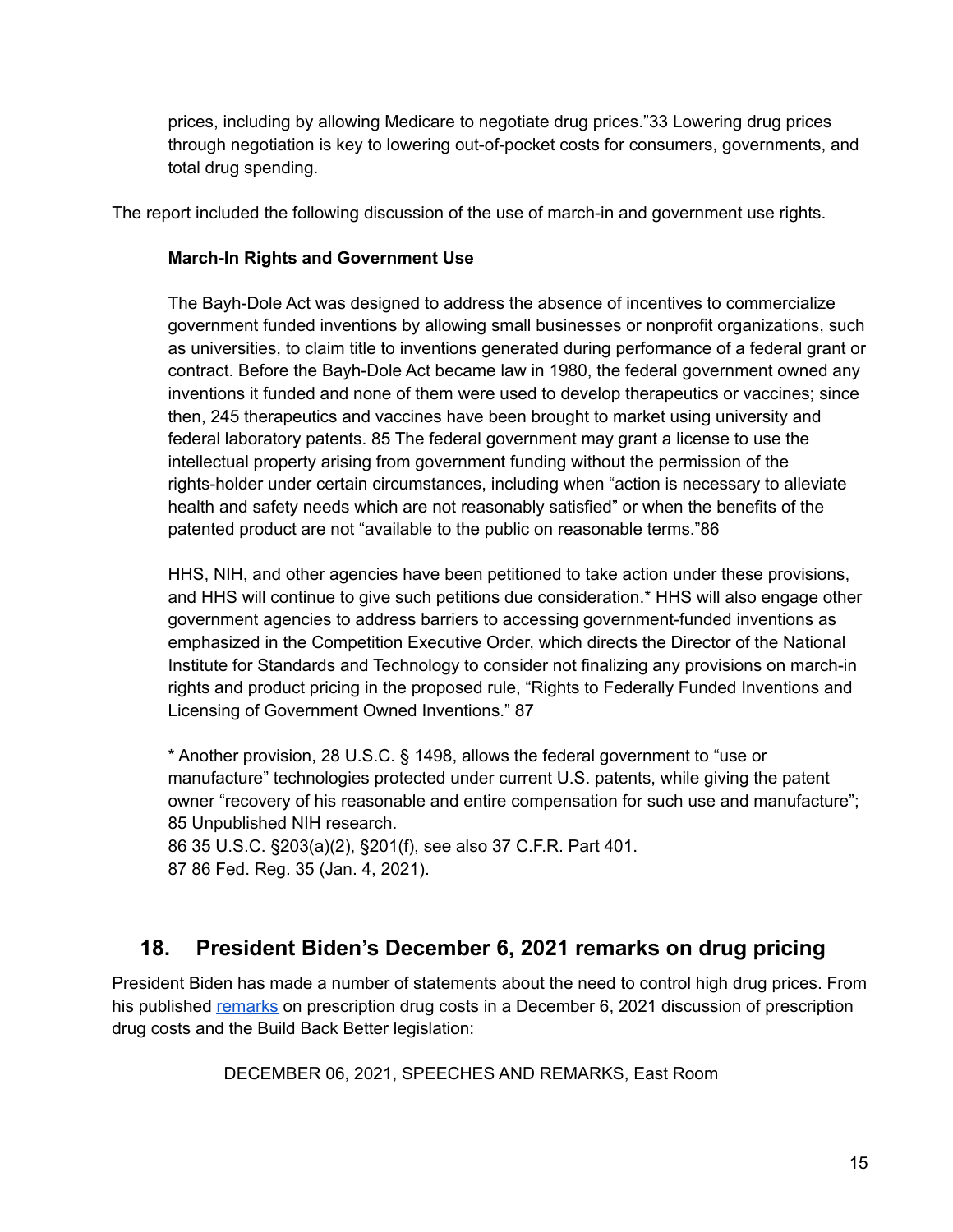. . .

Here in America, it will not surprise you to know that we pay the highest prescription drug prices of any developed nation in the world.

Let me say that again: We pay the highest — highest prescription drug prices of any developed nation in the world.

That may surprise you — what may surprise you is we pay about two to three times what other countries pay for the same drug.

An example: One anti-cancer drug costs \$14,000 in the United States. That same exact drug by the same manufacturer costs \$6,000 in France.

Today, one in four Americans who take prescription drugs struggle to afford them. Nearly 30 percent — nearly 30 percent of these — these patients have skipped doses of essential drugs they have to take.

Others have simply not fulfilled — filled a prescription, tried to use over-the-counter drug, and cut pills in half, or — because they can't afford the cost of their prescription.

You know, even if you think this doesn't affect you, it does. Everyone has less money in their pockets because high drug costs make health insurance more expensive for everyone.

There aren't a lot of things that almost every American agree — can agree on. But I think it's safe to say that all of us –- all of us — whatever our background, our age, where we live — we can agree that prescription drugs are outrageously expensive in this country.

. . .

What I'm proposing is that we negotiate a fair price — one that reflects the cost of research and development and a need for significant progress — excuse me, need for significant profit — but that is still affordable for consumers.

Right now, drug companies will set the price at whatever the market will bear.

It is hard to read the President's remarks without seeing the relevance to the Xtandi march-in petition. The cost for one month supply of Xtandi is \$15,600 based upon the January 2022 average wholesale price. The cost in France is less than \$4,000 and the cost in Japan is less than \$3,000. The out-of-pocket costs, for those with insurance, are significant. A patient with Medicare Part D will pay \$7,050 in copayments and deductibles and then 5 percent of the drug cost, which can exceed \$700 per month, a significant expense for anyone, let alone persons living on retirement savings.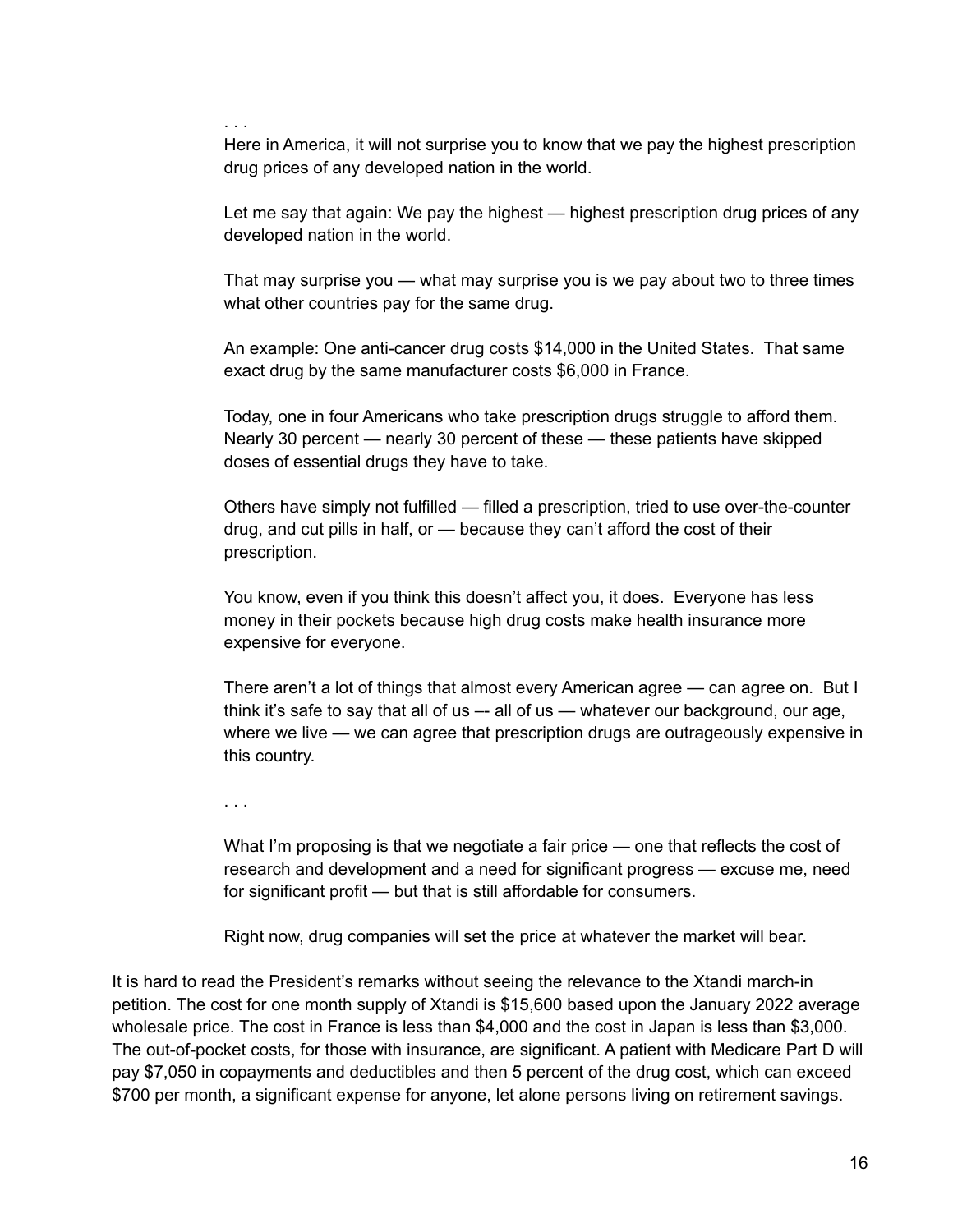More significantly, the high cost of the drug drives up premiums, and forces the drug into more restrictive formularies, in some cases requiring prior authorization and for the patient to use less expensive options first, even when the decision to defer access to enzalutamide increases the risks to the patient. As noted in President Biden's remarks and the earlier Trump Executive Order on drug prices, some patients skip or avoid treatments even when they have insurance.

President Biden says he is proposing a "fair price" be negotiated, and a 'significant profit." Xtandi has already generated well over \$20 billion in sales, mostly on the backs of U.S. residents, and there is no question that the company has already realized a very significant profit.

## **19. Two drug companies have received FDA approval to sell generic versions of enzalutamide, once patent barriers are resolved.**

<span id="page-16-0"></span>On May 14, 2021, Actavis received tentative FDA approval (ANDA [#209614](https://www.accessdata.fda.gov/scripts/cder/daf/index.cfm?event=overview.process&ApplNo=209614)) to sell generic versions of enzalutamide.

On July 16, 2019, Eugia Pharma, a subsidiary of Aurobindo Pharma, received tentative FDA approval (ANDA #211465) to sell generic versions of enzalutamide.

Tentative approval indicates that the generic product satisfies the safety and efficacy standards needed for authorization in the U.S. market, but that full authorization is not granted due to patent or other exclusivities. In the case of Xtandi, the only exclusivity preventing full approval of the generic products is the patents on which the NIH has been requested to exercise march-in rights. If the NIH grants the petition, generic competition can begin almost immediately.

There are several other potential entrants that could enter the market to sell very inexpensive versions of enzalutamide if the government uses its paid up license or grants a march-in request.

## **20. The government can use its rights in the Xtandi patents to negotiate more affordable prices, right now, without waiting for action from the Congress.**

<span id="page-16-1"></span>If the administration wants to negotiate prices for expensive drugs, they can do that right now in the case of Xtandi, using the government's rights in the Xtandi patents as leverage.

If the government does not put the patent monopoly at risk, negotiations on prices will typically involve a combination of threats to place a drug on restrictive formulary or increase patients co-payments, measures designed to reduce utilization of an expensive drug. Drug companies lobby and organize patient groups to oppose such measures, and affordability for the payer is pitted against access and affordability for the patient.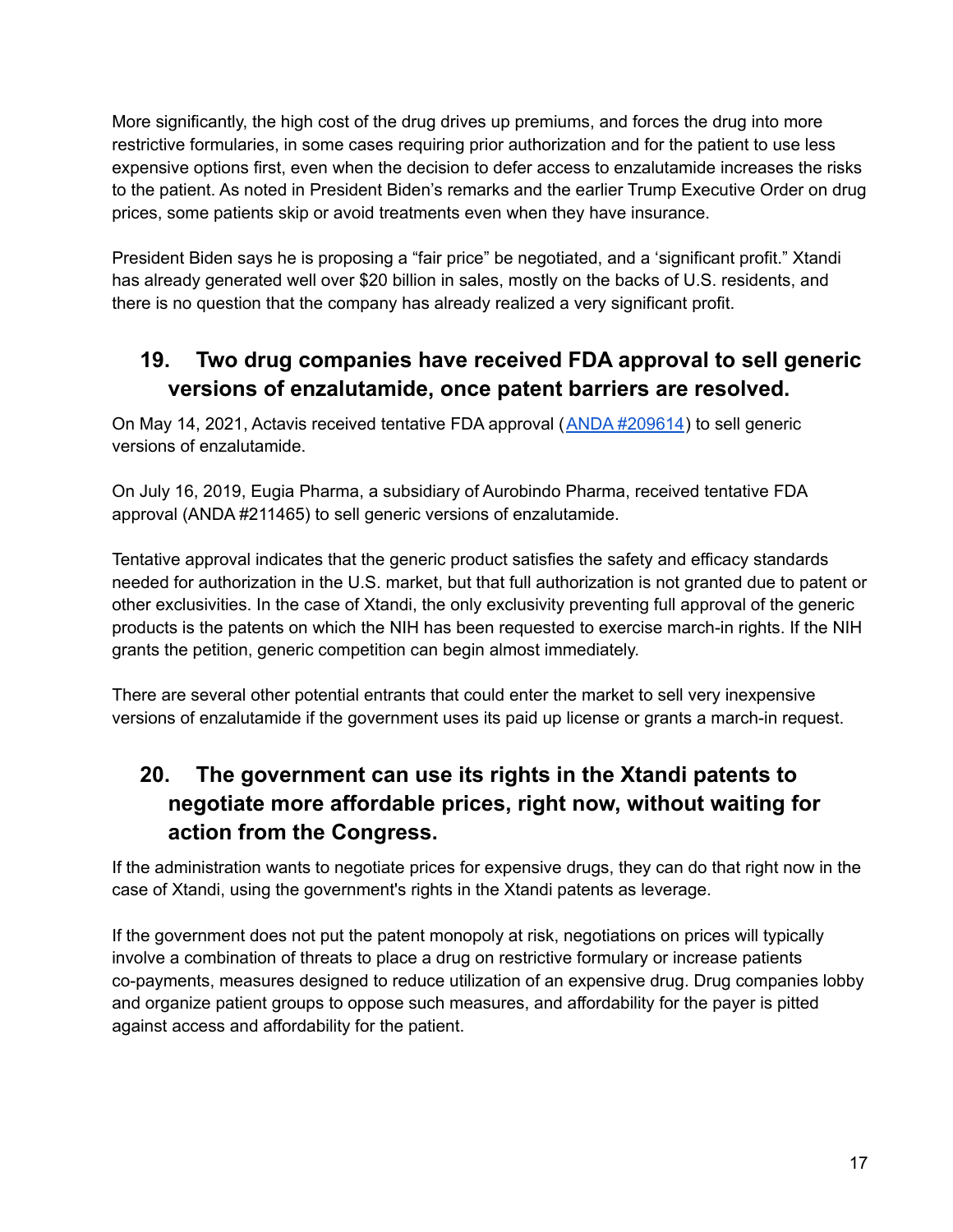If the government uses as its leverage the ability to end the patent monopoly by using its rights in the Xtandi patents, there is no need to put the patients at risk on the issues of restrictive formularies or higher copayments.

Drug companies would prefer to limit the government's negotiating power to threats to withhold or limit reimbursements rather than anything that would weaken the patent monopoly, because the companies believe they can charge higher prices and make bigger profits when patent rights are not subject to curbs on the abuse of the patent rights over the pricing of a product.

## **21. There is a massive lobby against the use of march-in rights by entities and persons who are defending their right to charge whatever the market will bear on federally-funded biomedical inventions.**

<span id="page-17-0"></span>The entities that benefit from unconstrained and excessive pricing of government funded medical inventions include drug companies, universities and research institutions, venture capitalists, institutional investors and individual researchers. Collectively they form a powerful lobby to prevent the U.S. government from using the public interest safeguards in the Bayh-Dole Act, and are a source of self-serving and biased propaganda about technology transfer policies.

Drug companies and nonprofit universities and research institutions have created the Bayh-Dole Coalition to lobby against the use of march-in rights. The members of this rent seeking coalition include trade associations like PhRMA and BIO, university technology transfer offices, investors, and others benefiting from the privatization of federally-funded R&D. Groups like AUTM lobby members of Congress from their home state universities that receive federal R&D grants.

<https://bayhdolecoalition.org/about/#members>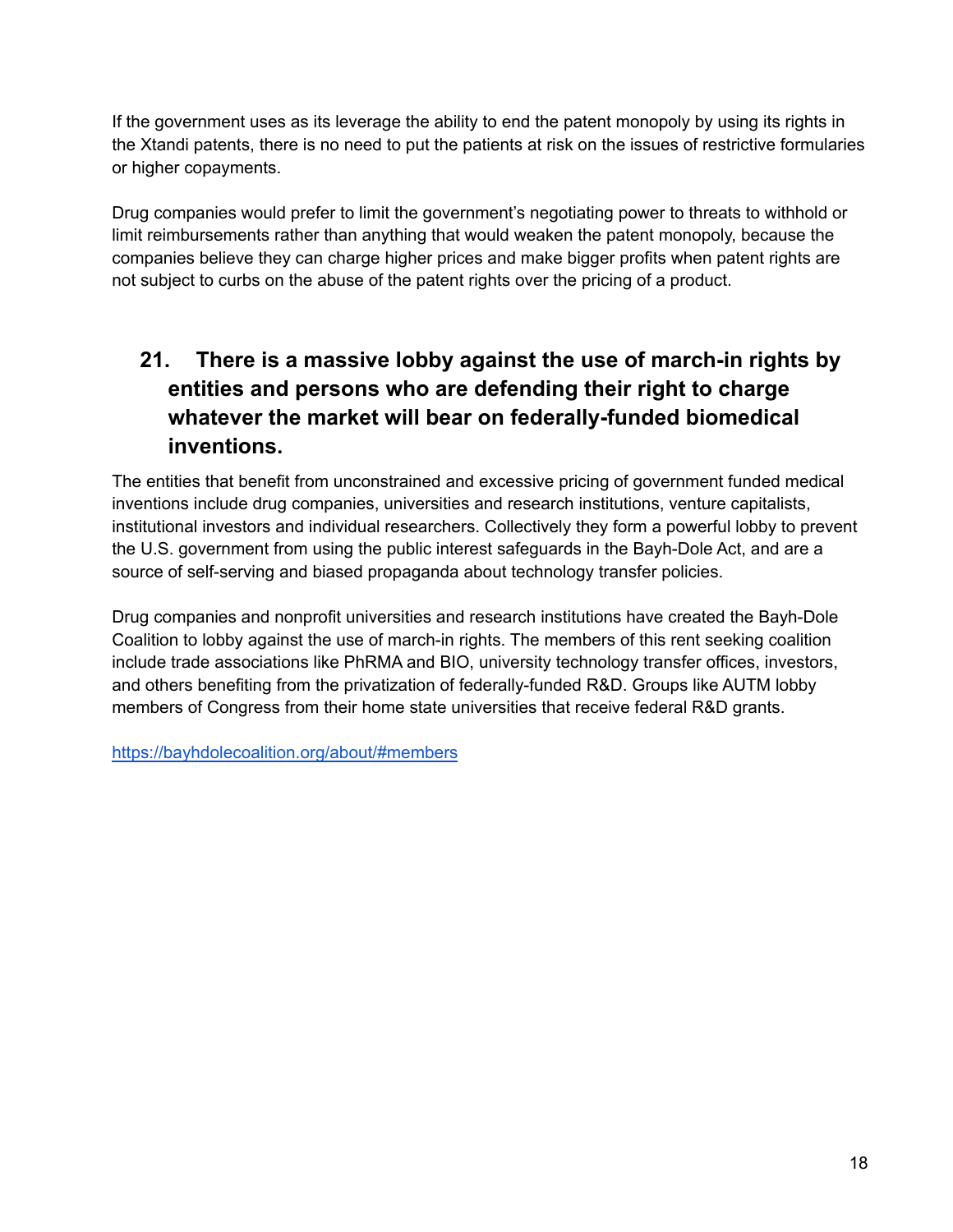

## <span id="page-18-0"></span>**22. The choice before HHS**

Astellas, a company headquartered in Japan, has licensed a drug invented at UCLA on grants from the U.S. Army and the NIH. The prices for Xtandi are exorbitantly high, with an annual cost at current AWP price of \$189,800 per year for the treatment of one of the most common types of cancer. High prices limit access and create fiscal strains on households, health systems and government budgets.

The Astellas prices for Xtandi are radically different in the United States than anywhere else, and are generally three to five times higher in the United States than in other high income countries. By 2021, Xtandi has generated more than \$20 billion in sales revenue. The United States provides more than half of all of the global revenue from Xtandi sales.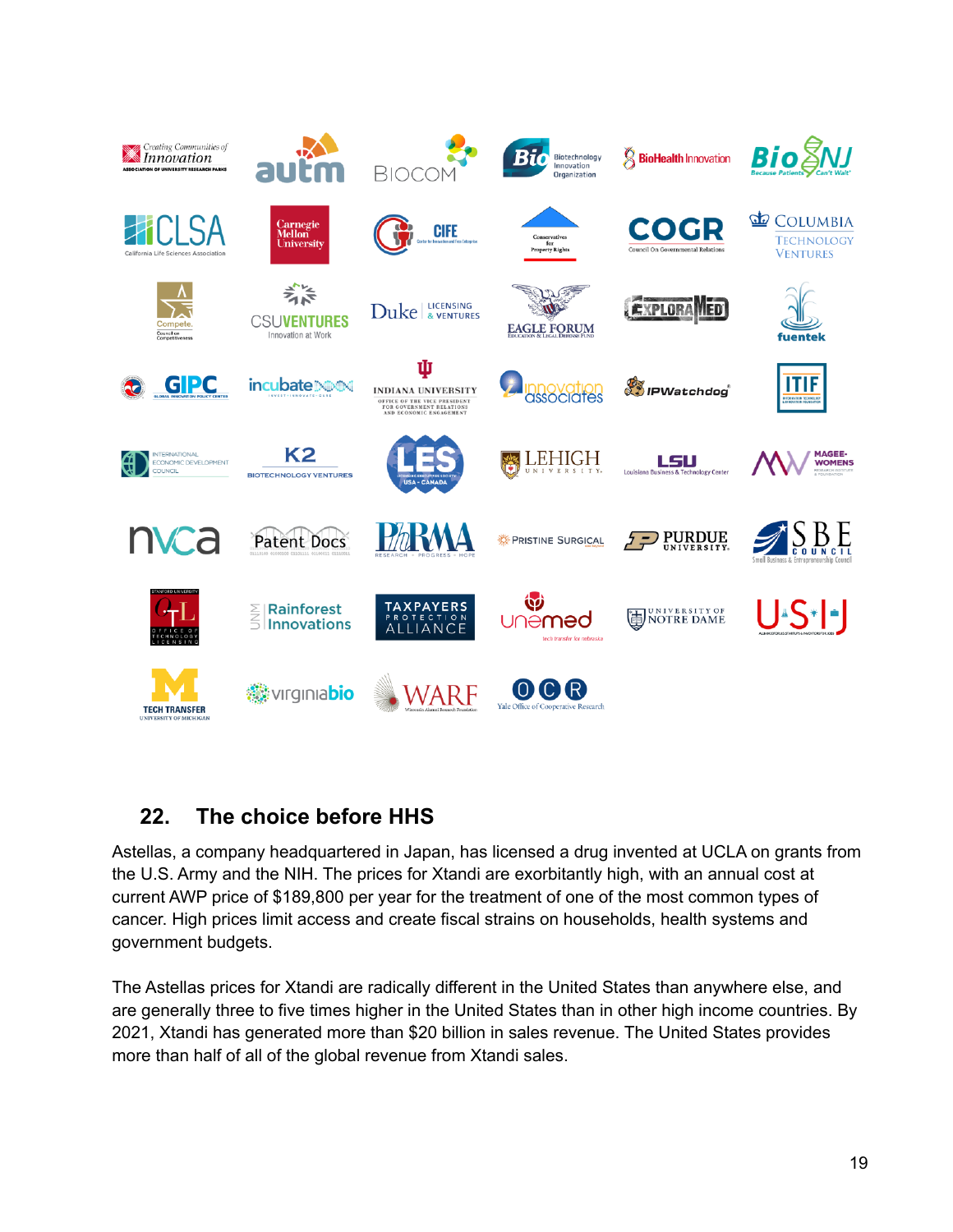An earlier petition to use the government's rights in Xtandi patents to remedy the price discrimination against U.S. residents was filed in 2016, and rejected by the NIH and DoD. Following the rejection of the march-in petition Astellas sharply increased the U.S. price of Astellas, even while prices in some high income countries, including Japan, have declined.

If the United States rejects the current petition to use the Bayh-Dole rights to end the monopoly on the sales of enzalutamide, a precedent will be set that no drug pricing discrimination against U.S. residents will be sanctionable, hardening expectations that the public interest safeguards in the Bayh-Dole Act are a paper tiger, and making it even more difficult for future decision makers to revisit price discrmination issue in future.

The standard sought in the Xtandi case is not to create a general standard for drug pricing, but to set one for products that were invented on a government grant. HHS could qualify the decision by limiting the precedent for now to products with sufficient returns to eliminate any doubt that the products have been highly profitable, and/or limiting it to products that place hardships on patients regarding copayments and other restrictions on access.

The biggest government failure will be to reject the petition and sanction the practice of charging the United States more, and significantly more, despite the U.S. taxpayer's role in funding the invention and development of a treatment.

## <span id="page-19-0"></span>**ANNEX 1 - The population over 65 is growing faster than the general population.**

As the population of the U.S. gets older, the sustainability of the Medicare drug benefit will depend upon the ability of the government to control exorbitant prices.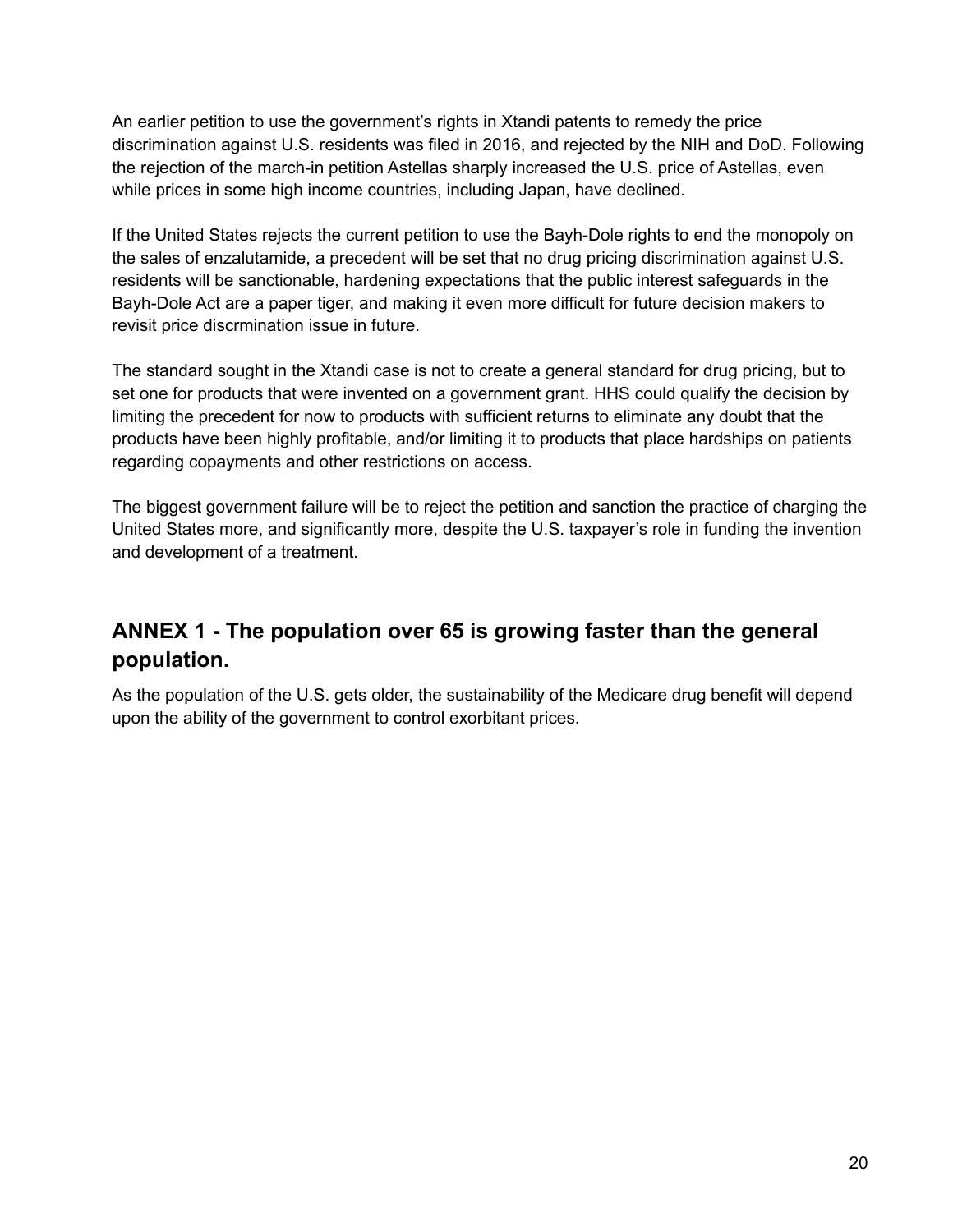

<span id="page-20-0"></span>

## <span id="page-20-1"></span>**ANNEX 2 - In 2019, 72 percent of the persons 65 and older reporting income earned less than \$50,000 per year.**

In 2019, 72 percent of the persons 65 and older reporting income earned less than \$50,000 per year. Forty-five percent reported earning less than \$25,000 per year.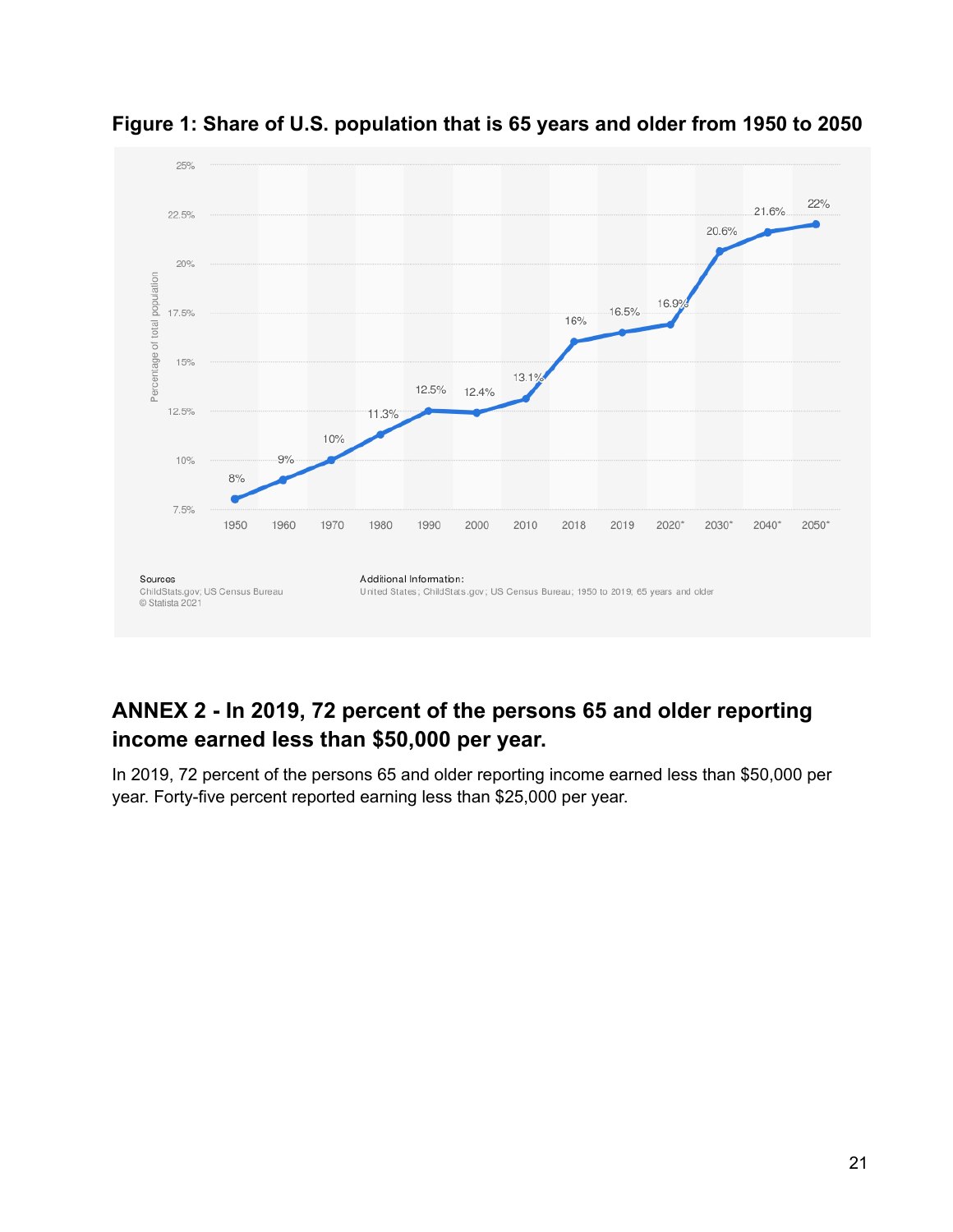### <span id="page-21-0"></span>**FIgure 2: Distribution of Income of Persons Age 65 and Older Reporting Income in 2019**



Source: U.S. Census Bureau, Current Population Survey, Annual Social and Economic Supplement

For all older persons reporting income in 2019 (52.8 million), 12% reported less than \$10,000 and 55% reported \$25,000 or more.

## <span id="page-21-1"></span>**ANNEX 3 - Pfizer played no role in the invention or development of Xtandi.**

Pfizer played no role at all in the development of Xtandi. The FDA approved Xtandi August 31, 2012. Pfizer's interest in the drug began in August 2016, four years after Xtandi had been on the market and weeks after the 2016 march-in requests were rejected.

August 12, 2005. Medivation [licensed](https://www.sec.gov/Archives/edgar/data/1011835/000119312505197811/dex1010.htm) patents for the U.S. government funded inventions from UCLA.

October 26, 2009. Medivation entered into a [collaboration](https://www.sec.gov/Archives/edgar/data/1011835/000119312510057020/dex1015.htm) agreement with Astellas to jointly develop MDV3100 (generic name enzalutamide, brand name Xtandi). The collaboration agreement provided upfront and milestone payments from Astellas to Medivation, granted Astellas exclusive commercialization rights outside the United States subject to a royalty, and provided that Astellas then Medivation would share the profits from the Xtandi sales in the United States.

June 20, 2016. The NIH rejected the original march-in/royalty-free request.

August 5, 2016. The DoD followed suit rejecting the march-in case.

August 22, 2016. The *New York Times* reported that Pfizer had offered \$14 billion to acquire Medivation.

September 28, 2016. Pfizer completed the acquisition of Medivation for \$14.3 billion. Medivation's assets included its interest in Xtandi and two development-stage oncology assets in its pipeline: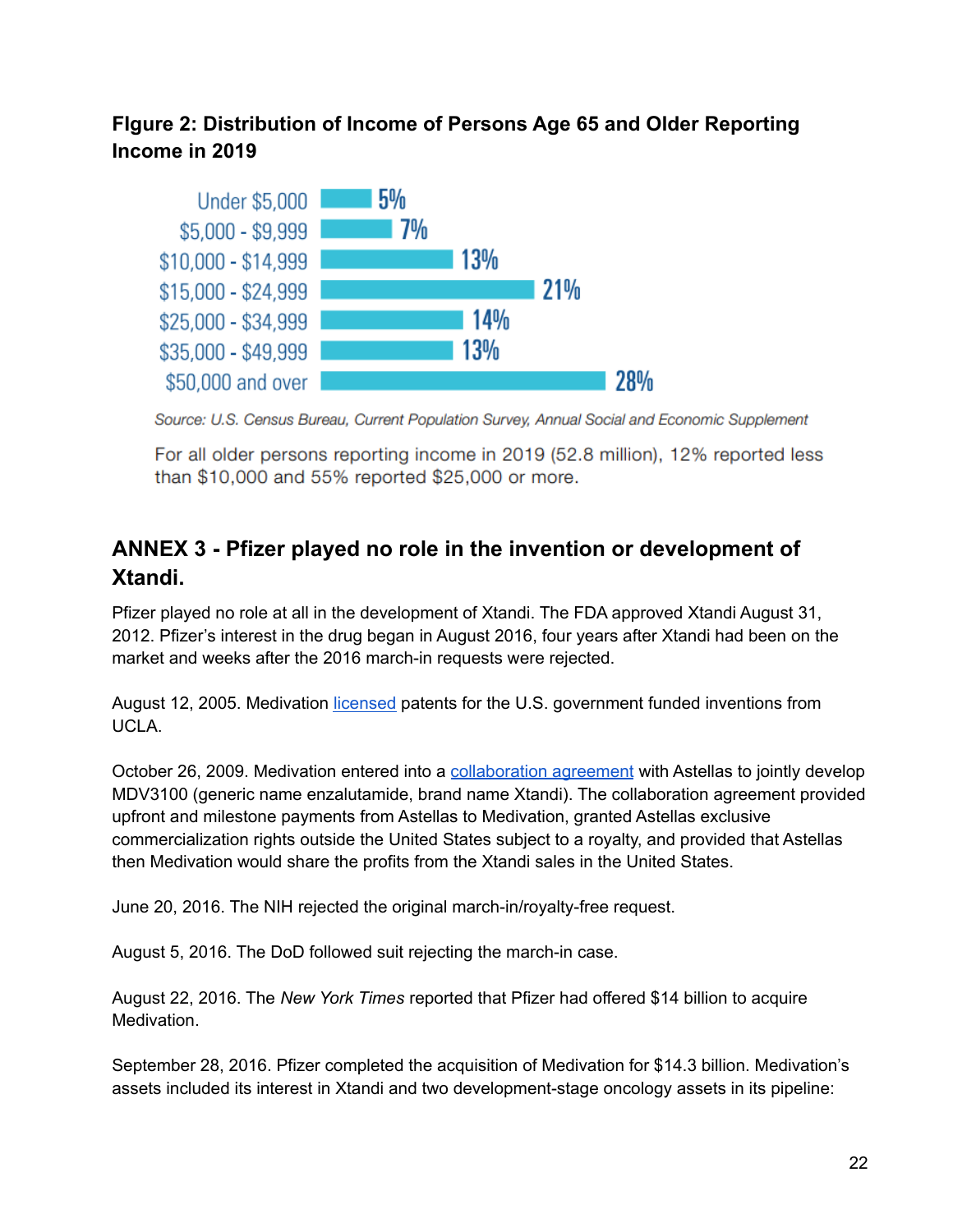talazoparib, which was in a Phase 3 study for the treatment of BRCA-mutated breast cancer, and pidilizumab, a candidate to treat diffuse large B-cell lymphoma and other hematologic malignancies. According to Note 2.A. of Pfizer's 2016 [Financial](https://www.sec.gov/Archives/edgar/data/0000078003/000007800317000014/pfe-12312016x10kexhibit13.htm) Report, \$8.7 billion of the purchase price were for Xtandi, described as "the Developed technology rights with an average useful life of approximately 12 years." This was the financialization of future sales from an existing drug.

## **ANNEX 4 - The federal government's paid up license (royalty-free) for use by or for the federal government license provides additional leverage.**

<span id="page-22-0"></span>One of the challenges of using Bayh-Dole march-in rights is the fact that a decision to grant a march-in right is granted an automatic stay under 35 U.S.C. § 203(b), if the contractor or exclusive licensee chooses to appeal. However, in the case of Xtandi, where federal programs such as Medicare, Medicaid, the Veterans Health Administration and health insurance for federal employees play such a significant role, the government's right to use the Xtandi patents, without a finding or abuse, can be exercised without the rights holders having the automatic stay that applies to march-in rights. If HHS determines that the dramatic pricing discrimination of Xtandi against U.S. residents is not reasonable, a rights holder could face a choice of a march-in case that provides a royalty to the rights holder, or a Section 202 license for sale to federal programs with no royalty, and the government could proceed with the Section 202 license while the 203 march-in case appeal is being considered.

See: Engelberg, A., Kesselheim, A. Use the Bayh-Dole Act to lower drug prices for government healthcare programs. *Nature Medicine* 22, 576 (2016). [https://doi.org/10.1038/nm0616-576.](https://doi.org/10.1038/nm0616-576)

## <span id="page-22-1"></span>**ANNEX 5 - Earlier precedents rejecting unreasonable pricing as a grounds for using the government march-in authority.**

As noted above, the federal government has different rights in federally-funded inventions, including a march-in right and a paid up royalty for use by or for the government. The NIH has previously been asked to use the march-in right to address the price discrimination against U.S. residents for three products. The first of the two cases (both of which were filed January 29, 2004) involved ritonavir, a drug used in the treatment of HIV and sold under the brand name of Norvir as a standalone product (as opposed to use coformulated with another drug). The second 2004 case involved latanoprost, a drug sold under the brand name of Xalatan by Pfizer for the treatment of glaucoma.

Both cases involved a complaint that U.S. residents paid more for a government funded drug than any other high income country. For Norvir, the pricing difference was more than five to ten to one, following a one day 400 percent price increase that only applied in the United States. For Xalatan, the prices in the U.S. were two to five times more expensive than in other high income countries. The 2004 Norvir case was granted a hearing, which attracted considerable news coverage. In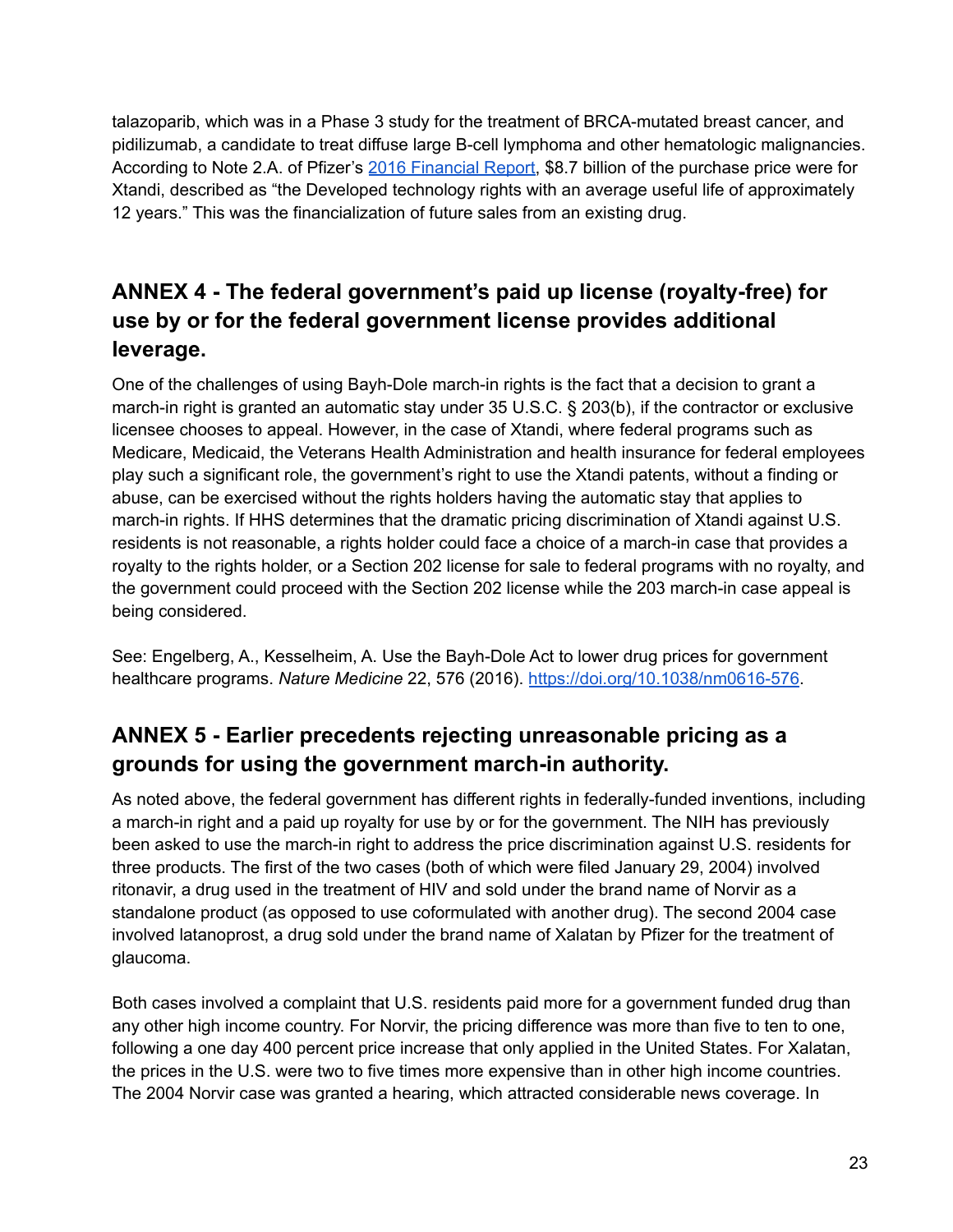comments leading up to and during the NIH hearing, Abbott promised to freeze the price of Norvir to federal programs and to expand its patent access programs.

The NIH rejected both petitions, focusing on the fact that both drugs were "available" and used in the United States, but declined to directly address the issue of whether the price discrimination against U.S. residents was reasonable, given the government's role in funding the R&D. In both cases, the NIH said that drug pricing concerns, including the discrimination against U.S. residents, were "appropriately addressed by Congress." The NIH repeated these views in a second ritonavir case in 2012.

In 2016, the original Xtandi case was filed with HHS and the Department of Defense. The petitioners argued that Xtandi was not available "on reasonable terms," because it was priced three to five time higher in the United States than in other high income countries. NIH Director Francis Collins rejected the petition, and also designated himself to review the appeal, which was also rejected. The DoD then followed the NIH lead. In the June 7, 2017 response to the appeal, Collins stated that Xtandi was "widely available on the market" and there were no public reports it was "in short supply or is not being prescribed or used because of its price," and while the "NIH is sensitive to the impact of pricing on access" it "continues to believe the broader issue of drug pricing would be most appropriately addressed through legislative channels to develop remedies that have implications for the cost of healthcare overall."

Collectively, the prior decisions by the NIH in the Norvir, Xalatan and Xtandi march-in cases is to accept radically higher prices in the United States, on drugs invented on NIH grants, and to justify the failure to enforce the statutory obligation that the benefits of inventions by made available to the public "on reasonable terms" by stating that Congress alone would need to change the law.

Lobbied by rights holders to eliminate any references to pricing for march-in petitions, in early 2021, NIST proposed to modify the march-in regulations to eliminate pricing as a stand alone grounds for march-in rights. There was massive opposition to the proposed rule, which received more than 80,000comments in the public comment period. As noted above, President Biden's Executive Order on Competition and Secretary Becerra's report on drug pricing both indicated the NIST rule would not be finalized, and that prices would be considered as a grounds for a march-in request, effectively signaling a reversal of federal policy.

## <span id="page-23-0"></span>**ANNEX 6 - Pricing clauses in U.S. government contracts for COVID-19 products**

In 2020 and 2021, several U.S. government contracts for the development of COVID-19 vaccines, therapeutics, diagnostic tests and other related products included provisions on pricing. Some contracts include a most favored nation pricing clause that specifically requires the company to provide the U.S. government with "a price lower" than the price offered to any centralized federal authority that is "a member of the Group of Seven plus Switzerland." The non-U.S. members of the G7 are Canada, France, Germany, Italy, Japan, and the United Kingdom.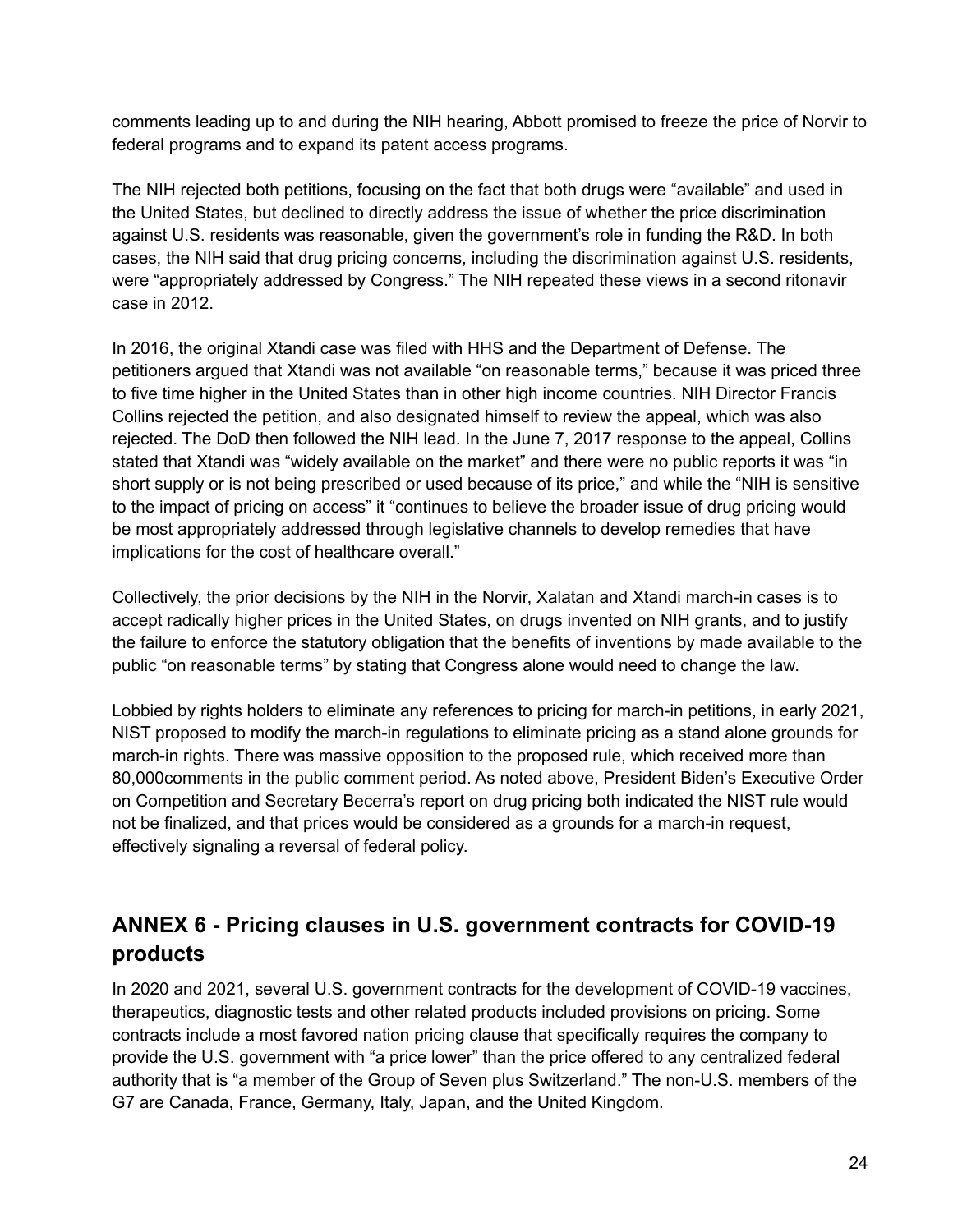## <span id="page-24-0"></span>**Table A1: U.S. government COVID-19 contracts containing reference price constraints on resultant products**

| Contractor, Agency, and<br><b>Contract Number</b>                          | <b>Subject</b>                                  | Page  | <b>Reference Price Term Excerpt</b>                                                                                                                                                                                                                                                                                                                                                                                                                                                                                                                                                                                                                                                                                                                                                                                                                                                                                                                                                                                                                                                                                                                                                                                                                   |
|----------------------------------------------------------------------------|-------------------------------------------------|-------|-------------------------------------------------------------------------------------------------------------------------------------------------------------------------------------------------------------------------------------------------------------------------------------------------------------------------------------------------------------------------------------------------------------------------------------------------------------------------------------------------------------------------------------------------------------------------------------------------------------------------------------------------------------------------------------------------------------------------------------------------------------------------------------------------------------------------------------------------------------------------------------------------------------------------------------------------------------------------------------------------------------------------------------------------------------------------------------------------------------------------------------------------------------------------------------------------------------------------------------------------------|
| <b>ANP Technologies, Inc.</b><br>The Army<br>W911QY20D0019<br>May 29, 2020 | Development and<br>purchase of a<br>diagnostic. | 11    | <u>"MOST FAVORED CUSTOMER</u><br>H.1 Most Favored Customer                                                                                                                                                                                                                                                                                                                                                                                                                                                                                                                                                                                                                                                                                                                                                                                                                                                                                                                                                                                                                                                                                                                                                                                            |
|                                                                            |                                                 |       | Awardee agrees that during the term of this contract and for a period of<br>5 years thereafter, that it shall not offer, sell or otherwise provide the<br>production model of the CLIN 0001 end items (for the avoidance of<br>doubt, CLIN 0001 end items in this clause shall mean a finished good of<br>like material, like quality, to be used in a similar applications, and shall<br>not include more general products to any entity at a price lower than<br>that offered to the DoD. In the event that Awardee sells the production<br>model at a lower unit price than that price sold to the DoD, Awardee<br>shall immediately notify the Contracting Officer in writing of the lower<br>price. For prior purchases, the Awardee shall reimburse the DoD, the<br>difference between the lower price sold to the other customer(s) and the<br>price sold to the DoD multiplied by the number of items sold. Such<br>reimbursement shall occur within thirty days (30) of the Awardee<br>discovering that the lower price was given to another customer.<br>Notwithstanding the foregoing, the Parties may agree to apply the<br>difference in price paid by the other customer(s) and DoD into additional<br>quantities required by the DoD." |
| Becton. Dickson &<br>Company                                               | <b>Needle Production</b>                        | 17    | "9. Government Preference                                                                                                                                                                                                                                                                                                                                                                                                                                                                                                                                                                                                                                                                                                                                                                                                                                                                                                                                                                                                                                                                                                                                                                                                                             |
| The Army<br>W911SR2030001<br>July 1, 2020                                  |                                                 |       | 9.1 Pricing. During the term of the Agreement, the Recipient agrees<br>that, in the event that it enters into a Group Purchasing Organization<br>(GPO) contract with a Qualifying Third Party (as defined below) with<br>respect to a Qualifying Product (as defined below) with a per unit GPO<br>price lower than that offered for the same Qualifying Product to the<br>Government, the Recipient shall (i) promptly notify the Agreements<br>Officer in writing of the lower price and (ii) extend the lower price to all<br>future sales of the Qualifying Product to the Government                                                                                                                                                                                                                                                                                                                                                                                                                                                                                                                                                                                                                                                             |
| Eli LIIIy<br>The Army<br>W911QY21D0012 P0002<br>April 7, 2021              | Monoclonal<br>Antibody Treatment<br>Production  | $7-8$ | "H. 7 Sales to Covered Nations<br>(i) Due to the exceptional and unprecedented nature of the COVID-19<br>threat to global public health, as well as the investments made towards<br>the development of a safe and effective therapeutic against COVID-19,<br>Lilly agrees that it will not at any time prior to 30 September 2021 sell                                                                                                                                                                                                                                                                                                                                                                                                                                                                                                                                                                                                                                                                                                                                                                                                                                                                                                                |
|                                                                            |                                                 |       | any COVID-19 bamlanivimab/etesevimab combination therapeutic<br>supplied directly to the Government under this Agreement to any<br>centralized federal authority (i.e., federal government or equivalent) of a<br>nation that is a member of the Group of Seven plus Switzerland<br>('Covered Nation') at a lower price than the prices set forth in this<br>contract"                                                                                                                                                                                                                                                                                                                                                                                                                                                                                                                                                                                                                                                                                                                                                                                                                                                                                |
| <u>Eli Lilly</u><br>The Army<br>W911QY21C0016<br>October 26, 2020          | Monoclonal<br>Antibody Treatment<br>Production  | 18    | "H.7 Sales to Covered Nations<br>(i) Due to the exceptional and unprecedented nature of the COVID-19<br>threat to global public health, as well as the investments made towards<br>the development of a safe and effective therapeutic against COVID-19,<br>Lilly agrees that it will not at any time prior to 30 June 2021 sell any<br>COVID-19 therapeutic supplied directly to the Government under this<br>Agreement to any centralized federal authority (i.e., federal government<br>or equivalent) of a nation that is a member of the Group of Seven plus<br>Switzerland ('Covered Nation') at a lower price than the<br>prices set forth in this contract"                                                                                                                                                                                                                                                                                                                                                                                                                                                                                                                                                                                   |
| <b>Emergent BioSolutions</b><br>Canada Inc.                                | "the research and<br>development of an          | 16    | "ARTICLE 9. Most Favored Customer                                                                                                                                                                                                                                                                                                                                                                                                                                                                                                                                                                                                                                                                                                                                                                                                                                                                                                                                                                                                                                                                                                                                                                                                                     |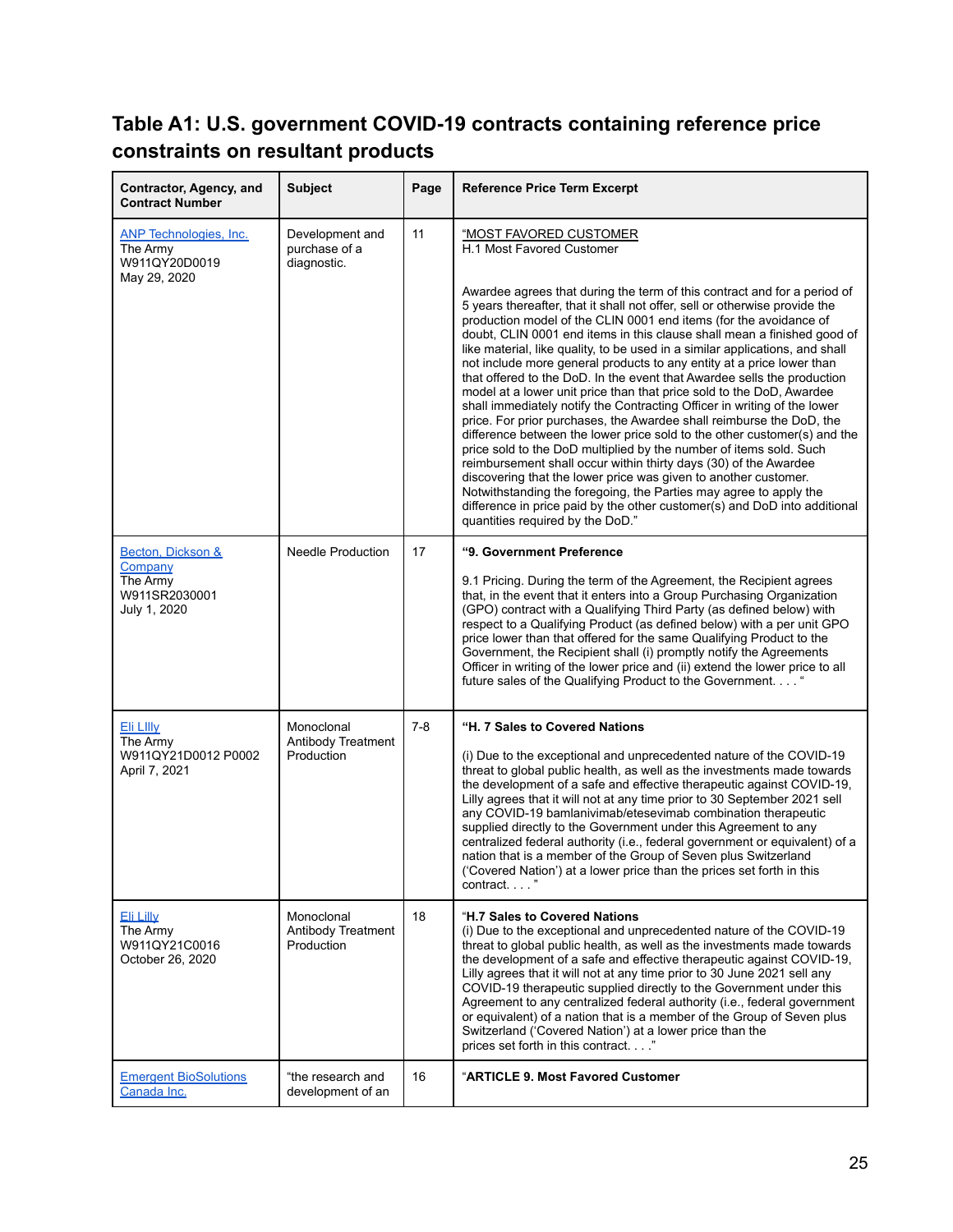| The Army<br>W911QY2090013<br>June 24, 2020                                           | advanced human<br>immune globulin<br>manufactured from<br>human plasma with<br>antibodies to<br>SARS-CoV-2<br>(COVID-HIG) for<br>post-exposure<br>prophylaxis (PEP)<br>of Coronavirus<br>Disease<br>(COVID-19)"                                                                                                                                                                              |    | A. Awardee agrees that it shall not offer, sell, or otherwise provide the<br>production model of the Prototype to any entity at a price lower than it<br>offered to the DoD. In the event that Awardee sells the production<br>model of the Prototype at a lower unit price than that price sold to the<br>DoD, Awardee shall reimburse the DoD, the difference between the<br>lower price sold to the other customer (S) and the price sold to the DoD<br>multiplied by the number of items sold"                                                                                                                                                                                                                                        |
|--------------------------------------------------------------------------------------|----------------------------------------------------------------------------------------------------------------------------------------------------------------------------------------------------------------------------------------------------------------------------------------------------------------------------------------------------------------------------------------------|----|-------------------------------------------------------------------------------------------------------------------------------------------------------------------------------------------------------------------------------------------------------------------------------------------------------------------------------------------------------------------------------------------------------------------------------------------------------------------------------------------------------------------------------------------------------------------------------------------------------------------------------------------------------------------------------------------------------------------------------------------|
| Immunome Inc<br>The Army<br>W911QY2090019<br>July 3, 2020                            | "research and<br>development of a<br>standardizable and<br>scalable [redacted]<br>compromise of<br>[redacted]<br>antibodies "                                                                                                                                                                                                                                                                | 16 | "ARTICLE 9. Most Favored Customer<br>A. Awardee agrees that it shall not offer, sell or otherwise provide the<br>production model of the Prototype to any entity at a lower price than<br>that offered to the DoD. In the event that Awardee sells the production<br>model of the Prototype at a lower unit price than that price sold to the<br>DoD, Awardee shall immediately notify the OTAO in writing of the lower<br>price"                                                                                                                                                                                                                                                                                                         |
| <b>Inovio Pharmaceuticals.</b><br>Inc.<br>The Army<br>W911QY2090016<br>June 22, 2020 | "the development<br>of an FDA<br>approved next<br>generation<br>electroporation<br>device and array<br>for DNA Vaccine<br>delivery of<br>INO-4800 against<br>COVID-19, with<br>demonstrated<br>capability to be<br>produced at a large<br>scale, as well as<br>full automation for<br>production of the<br>device arrays,<br>(hereinafter<br>referred to as the<br>'Prototype<br>Project')." | 17 | "ARTICLE 9. Most Favored Customer<br>A. For a period of six (6) years from the Effective Date, Awardee agrees<br>that it shall not offer, sell or otherwise provide the production model of<br>the Prototype to any entity at a price lower than that offered to the DoD.<br>In the event that Awardee sells the production model of the Prototype at<br>a lower unit price than that price sold to the DoD, Awardee shall<br>immediately notify the OTAO in writing of the lower price"                                                                                                                                                                                                                                                  |
| <b>Maxim Biomedical, Inc.</b><br>The Army<br>W911QY20D0018<br>May 11, 2020           | Production of<br>diagnostic                                                                                                                                                                                                                                                                                                                                                                  | 10 | "H.1 Most Favored Customer<br>A. Awardee agrees that during the term of this contract and for a period<br>of 5 years thereafter, that it shall not offer, sell or otherwise provide the<br>production model of the CLIN 0001 end items (for the avoidance of<br>doubt, CLIN 0001 end items in this clause shall mean a finished good of<br>like material, like quality, to be used in a similar<br>applications, and shall not include more general products to any entity<br>at a price lower than that offered to the DoD. In the event that Awardee<br>sells the production model at a lower unit price than that price sold to<br>the DoD, Awardee shall immediately notify the Contracting Officer in<br>writing of the lower price" |
| Murtech, Inc.<br>The Army<br>W911QY20D0017<br>May 11, 2020                           | Production of<br>diagnostic                                                                                                                                                                                                                                                                                                                                                                  | 15 | "H.1 Most Favored Customer<br>A. Awardee agrees that during the term of this contract and for a period<br>of 2 years thereafter, it shall not offer, sell or otherwise provide the<br>production model of the CLIN 0001 end items (herein the 'Items') (for<br>the avoidance of doubt, CLIN 0001 production model end items in this<br>clause shall mean a finished good of like material, like quality, to be<br>used in a similar applications, and shall not include more general<br>products) to any entity at a price lower than that offered to the DoD."                                                                                                                                                                           |
| <b>Novavax</b>                                                                       | "Vaccine                                                                                                                                                                                                                                                                                                                                                                                     | 4  | "The Contractor shall maintain a most favored customer provision for                                                                                                                                                                                                                                                                                                                                                                                                                                                                                                                                                                                                                                                                      |